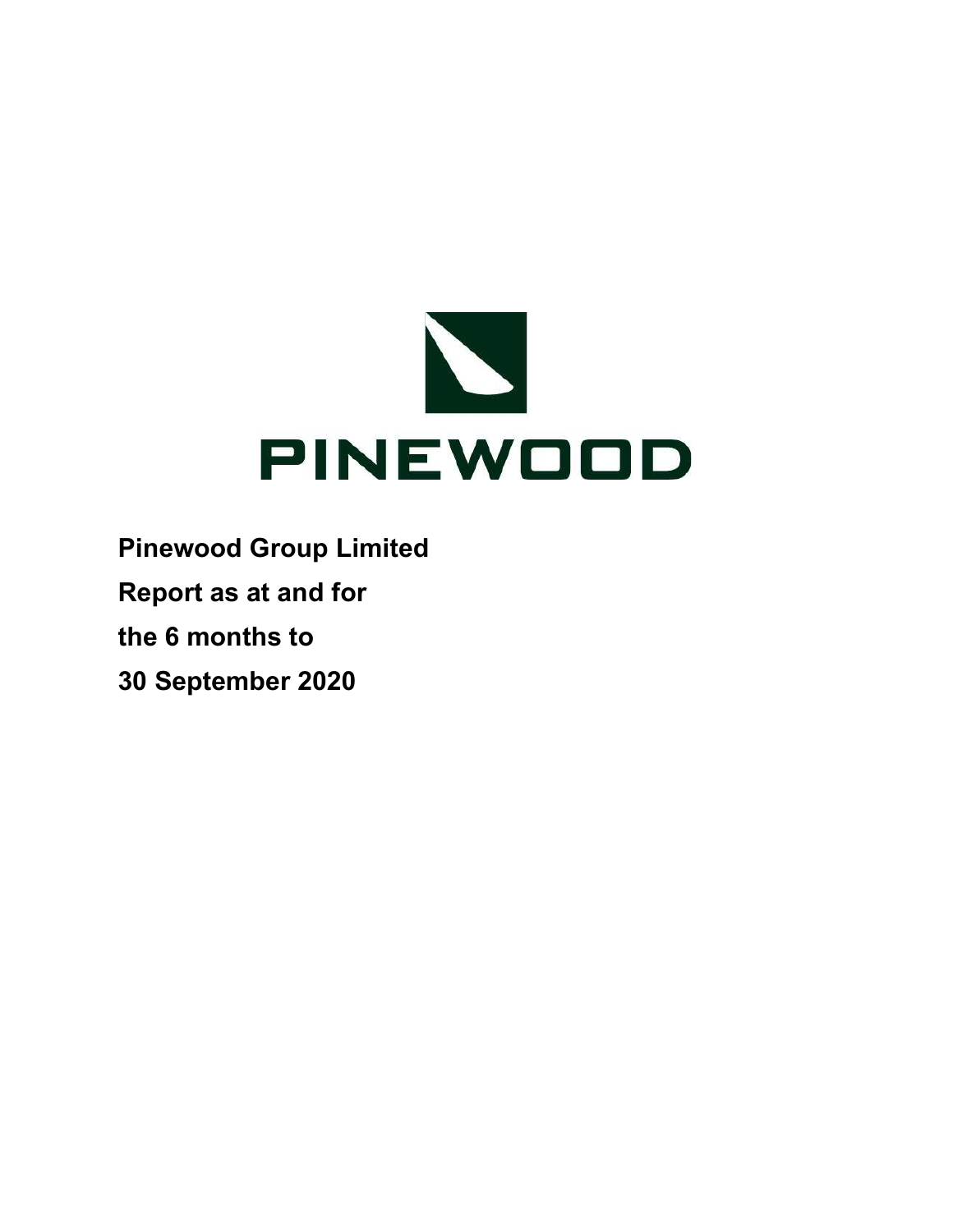# Second quarter highlights

### Operational and industry highlights

- The combined total spend on film and high-end television ("HETV") productions in the UK for the 9-month period to September 2020 was £1.57 billion, down 49% than the same period last year, as a result of the pandemic and productions going on hiatus during the lockdown
- In July 2020, COVID-safe production guidelines were produced by various industry bodies and endorsed by the government and Public Health England; film and HETV production activity resumed at Pinewood and Shepperton Studios shortly thereafter
- In the same month, the UK government also launched the £500 million Film and TV Production Restart Scheme, covering COVID-related insurance costs for productions which otherwise are unable to obtain such insurance
- Adjusted EBITDA grew by 15% in the first half of the year to £31.3 million (Q2 YTD FY20: £27.4 million). This reflected growth in production accommodation following the opening of Pinewood East phase II ("PWE II") in autumn 2019 and the two long-term contracts. The TV and Post-Production customers which had delayed their production schedules during Q1 FY21, largely returned in Q2 FY21.

### Strategic highlights

Expansion projects progressing:

- Real estate optimisation ("REO"): ground and enabling works for the 5 new stages at Pinewood West are underway and the stages, which are pre-let to Disney under the existing long-term contract, are expected to be delivered in early 2022
- Shepperton expansion: we continue to progress the detailed design and feasibility of the Shepperton Studios expansion to best meet the needs of productions. A planning application covering the reserved matters, has been submitted for the north-west area of the site which comprises 3 stages and other production accommodation totalling c. 170,000 sq.ft
- Pinewood South: following the acquisition of c.77 acres of land adjacent to Pinewood Studios in August, the Group submitted a planning application for the development of a UK Screen Hub. The proposal sets out plans to expand the production accommodation at Pinewood Studios and add a visitor attraction, an educational training hub and a business growth centre. The local planning authority is expected to give its decision in early 2021
- Pinewood East Phase 3 ("PWE III"): a planning application has been made for 4 new soundstages and a workshop on the land adjacent to the existing Pinewood East site; a decision is expected in early 2021

### Financial highlights

The table below provides an overview of key performance indicators for the period:

|                                | 6 months<br>ended 30<br><b>Sep 2020</b> | 6 months<br>ended 30<br><b>Sep 2019</b> | Year ended<br>31 March<br>2020 | Year ended<br>31 March<br>2019 |
|--------------------------------|-----------------------------------------|-----------------------------------------|--------------------------------|--------------------------------|
|                                | £'000                                   | £'000                                   | £'000                          | £'000                          |
| Turnover                       | 46,656                                  | 46.911                                  | 96,392                         | 85,928                         |
| <b>Adjusted EBITDA</b>         | 31,341                                  | 27,358                                  | 58,060                         | 44,672                         |
| Adjusted EBITDA margins        | 67.2%                                   | 58.3%                                   | 60.2%                          | 52.0%                          |
| Cash generated from operations | 10,499                                  | 22,729                                  | 74,168                         | 52,748                         |
| Capital expenditure*           | (13,016)                                | (24, 430)                               | (34, 320)                      | (42,077)                       |
| Adjusted net debt              | (472, 388)                              | (482, 525)                              | (457,345)                      | (210, 257)                     |

\* Capital expenditure represents the total purchase of property, plant and equipment, purchase of intangible assets, investment in and repayments from joint ventures, net of proceeds from disposal of property, plant and equipment, intangibles, investments and joint ventures, as disclosed in the cash flow statement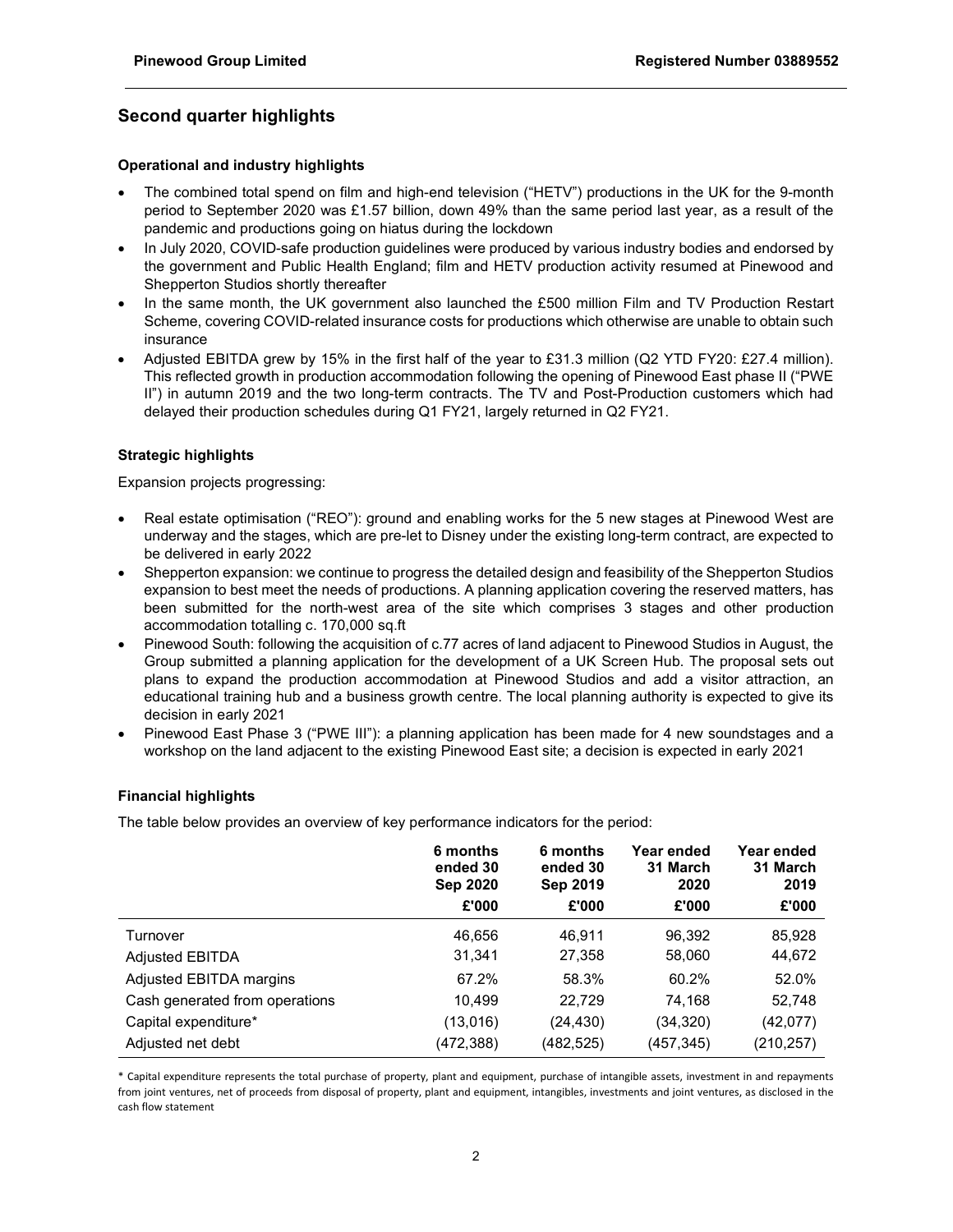### **Turnover**

Turnover at the half year was £46.7 million, only £0.2 million lower than the prior year (Q2 YTD FY20: £46.9 million). An increase in performance from UK studios was offset by the decrease in revenues in Post-Production, and a minor fall in International revenues following our exit from the Malaysian and Welsh studios.

The UK Studios benefitted from PWE II providing an additional c.205,000 sq.ft, the two long-term contracts increasing production accommodation occupancy levels, and strong resales of production accommodation. However, there has been a reduction in revenues from the sale of ancillary studio services, including energy, with these services now covered under the terms of the two long-term contracts. Additionally, the long-term contracts contain indexation provisions, which in accordance with FRS102, result in certain revenue over the initial term being recognised on a straight-line basis, rather than increasing each year. As a consequence, revenue is adjusted upwards by £1.7 million compared with the contractual amounts due. Partially offsetting this was reduced revenue from two of the three dedicated TV studios, which remained empty due to COVID-19 until July, when productions returned to normalised levels.

The Post-Production business saw a decrease in YTD revenues, with Q1 FY21 reflecting the delays in our customers' localisation schedules due to COVID-19. Additionally, there was a loss of revenue from the cessation of Picture Services and Creative Audio businesses.

### Adjusted EBITDA

Adjusted EBITDA increased by £4.0 million to £31.3 million (Q2 YTD FY20: £27.4 million) due to: (i) increased revenues from the higher margin UK Studios business, following the opening of PWE II in autumn 2019 and the two long-term contracts with Disney and Netflix, which have supported higher production accommodation occupancy; (ii) a higher level of resale income; (iii) a £1.7 million uplift as mentioned above following the application of FRS102 to the indexation clauses of certain of our long-term contracts; (iv) a reduced level of maintenance during the first lockdown; (v) a reduction in selling and distribution, administrative and other net operating income/expenses, following the streamlining of business processes since last year, the nonrecurrence of legal and professional fees in relation to the long-term contracts, and other cost savings since the start of the pandemic and the necessary restrictions; partially offset by (vi) reduced activity within the Post-Production business and also the TV studios with customers now returning following the relaxation of COVID-19 restrictions in the UK; and (vii) slightly reduced profit from exiting the Creative Audio business in March 2020.

Adjusted EBITDA margin of 67.2% (Q2 YTD FY20: 58.3%) remained unusually high at the half year. The improvement in margin is due to: (i) the additional c. 205,000 sq.ft of production accommodation at PWE II; (ii) the completion of the long-term contracts; (iii) strong resales of production accommodation; (iv) the cessation of the lower margin Picture Services and Creative Audio businesses; (v) cost savings as mentioned above; and (vi) a £1.7 million uplift following the application of FRS102 to the indexation clauses of certain of our long-term contracts. These margin improvements were partly offset by a reduction in revenues from the Post-Production and TV businesses, as a direct result of COVID-19.

### Reconciliation of profit on ordinary activities after taxation to Adjusted EBITDA

|                                                 | 6 months<br>ended 30 Sep<br>2020<br>£'000 | 6 months<br>ended 30 Sep<br>2019<br>£'000 | Year ended<br>31 March<br>2020<br>£'000 | Year ended<br>31 March<br>2019<br>£'000 |
|-------------------------------------------------|-------------------------------------------|-------------------------------------------|-----------------------------------------|-----------------------------------------|
| Profit on ordinary activities after taxation    | 16.190                                    | 3.472                                     | 18.383                                  | 21,321                                  |
| Tax charge on profit on ordinary activities     | 5.066                                     | 2.063                                     | 5.939                                   | 6.059                                   |
| Net interest payable and other charges          | 4.575                                     | 15.362                                    | 19.564                                  | 6,200                                   |
| Depreciation of property, plant and equipment   | 5.187                                     | 4.457                                     | 9.624                                   | 8,707                                   |
| Impairment of property, plant and equipment     |                                           |                                           | 770                                     |                                         |
| Amortisation of intangible assets               | 471                                       | 283                                       | 563                                     | 560                                     |
| Loss on disposal of property, plant & equipment | 1,866                                     |                                           | 125                                     | 952                                     |
| <b>EBITDA</b>                                   | 33,355                                    | 25.637                                    | 54,968                                  | 43.799                                  |
| Adjusted items **                               | (2,014)                                   | 1,721                                     | 3,092                                   | 873                                     |
| <b>Adiusted EBITDA</b>                          | 31.341                                    | 27.358                                    | 58.060                                  | 44.672                                  |

 \*\* Q2 YTD FY21 comprises the recognition of £2.0 million of loan notes from the Group's associate undertaking, for £nil consideration. Q2 YTD FY20 includes £2.3 million loss on disposal of Atlanta JV, £0.7 million of income from the termination of the Malaysian studio agreement and £0.1 million of restructuring costs from ceased operations. FY20 comprises adjusted administrative expenses, stamp duty land tax and profit and losses on disposal of joint ventures and investments. The Group excludes these adjustments when determining the Adjusted EBITDA measure. See page 9 for further information.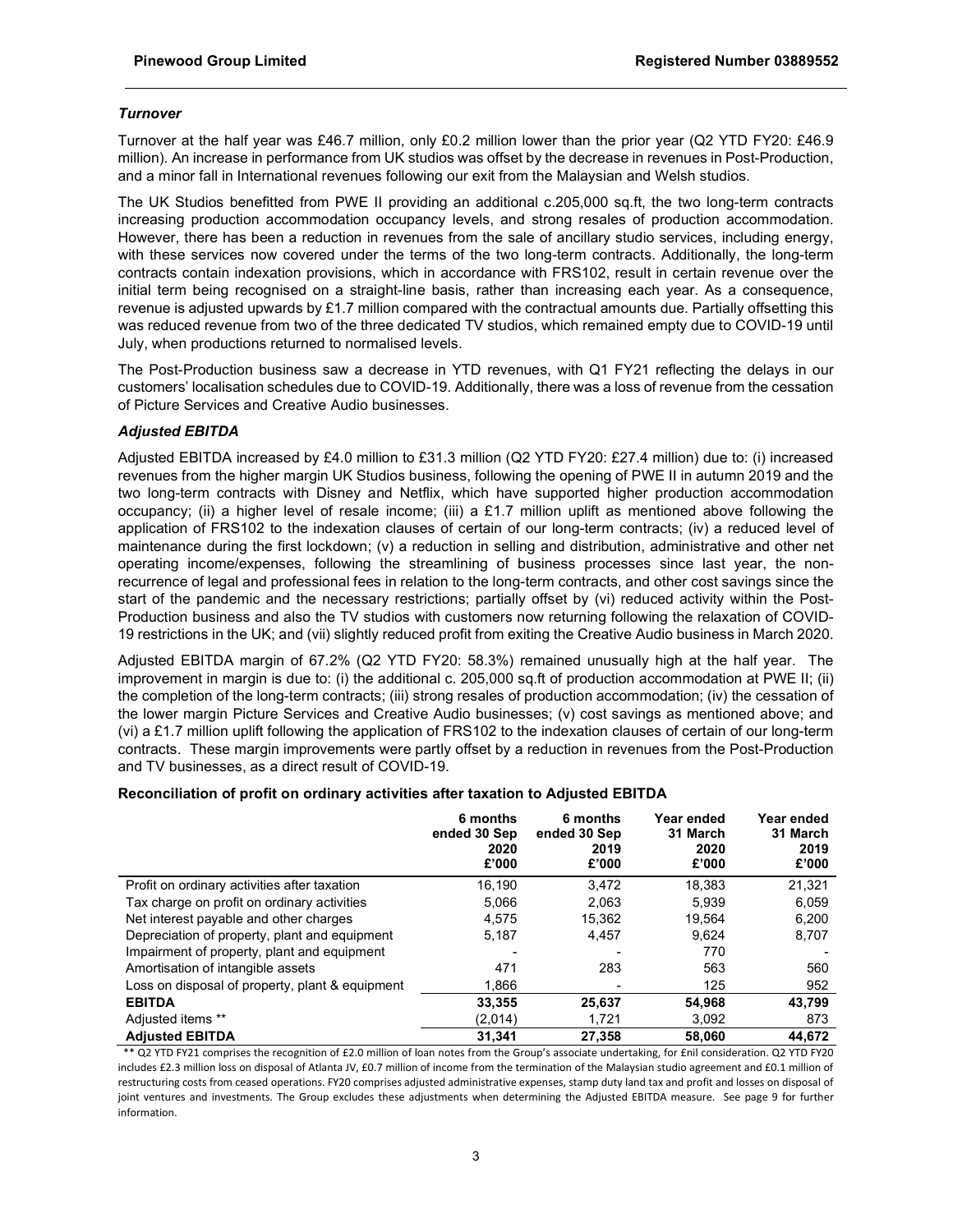### Cash flow and capital expenditure

The cash balance at 30 September 2020 was £77.6 million compared with a balance of £92.7 million at 31 March 2020 and £67.5 million at 30 September 2019. The movement in cash since 31 March 2020 is attributable to a cash outflow of £14.9 million and a negligible foreign exchange loss on cash balances.

The cash outflow of £14.9 million in Q2 YTD FY21 compares with a cash inflow of £27.1 million in Q2 YTD FY20. This £42.1 million period-on-period decline in cash flow is principally as a result of the £40.7 million net cash benefit from the refinancing at September 2019 (see page 10 for details of the 2019 refinancing).

Excluding the impact from the prior year refinancing, the remaining £1.4 million period-on-period decrease in cash flows is due to a net £3.5 million improvement in cash before working capital movements as a result of trading from operations described above, a net £0.6 million of lower tax paid principally as a result of the HMRC payment schedule reverting to the normal two payments in the first half of this year and £23.5 million lower capital expenditure following the completion of the major construction project at PWE II in early 2020. This was more than offset by (i) a £15.7 million reduction from working capital following higher resale cash settlements, a higher net unwind of deferred income due to the timing of amounts received from customers in the prior year, partially offset by lower VAT payments in Q2 YTD FY21, (ii) £1.3 million higher interest paid and (iii) the nonrepeat of £12.1 million of proceeds from the sale of the Group's equity share in the Atlanta studios.

### Adjusted Net debt and liquidity

Adjusted net debt as at 30 September 2020 stood at £472.4 million, based on the £550.0 million of senior secured notes and a cash balance of £77.6 million. Adjusted net debt at 31 March 2020 was £457.3 million, based on £550.0 million of senior secured notes and a cash balance of £92.7 million.

### Paul Golding, CEO, commented

The business has performed well so far this year, despite the circumstances. Filming resumed in July, following the industry-wide hiatus, and despite being in the second lockdown, there is still a lot of activity at our UK studios. We now have ten film and television productions based at the studios and at various stages in the production cycle.

The key priority is still to maintain a safe working environment for our staff and customers so that productions can operate as efficiently as possible. We continue to follow government guidance and adapt our operating procedures as necessary.

The next investor update is scheduled for 10 February 2021.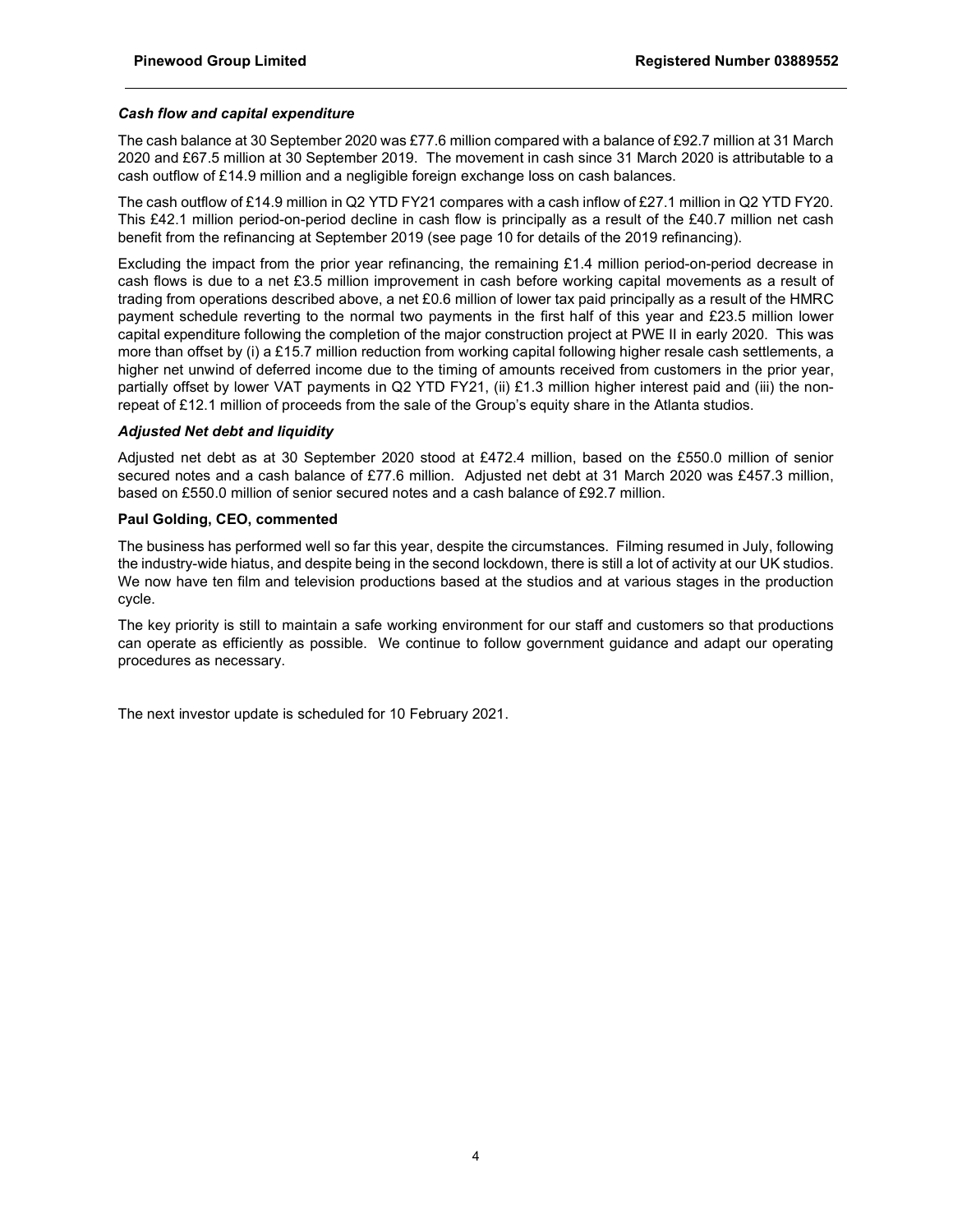#### General information

Pinewood is the leading independent provider of the real estate that is required for the production of film and television content. Founded in 1936 and headquartered in the United Kingdom, Pinewood owns premium, large-scale facilities also known as studios, for hosting film, television and other media productions. Our freehold studios are located in prime locations near London and make Pinewood a preferred choice for major film production companies. Pinewood branded studios have hosted over 2,000 films, among them 167 Oscar winners, 228 BAFTA winners and numerous blockbuster film productions with budgets of over \$100.0 million.

#### Presentation of financial information

Unless otherwise indicated, the financial information presented in this report is the historical consolidated financial information of the Group.

This report includes or derives information from the following financial sources:

- The unaudited consolidated financial information of the Group as of and for the 3 months ended 30 September 2020 ("Q2 2021", "Q2 FY21"), and the comparative period as of and for the 3 months ended 30 September 2019 ("Q2 2020" or "Q2 FY20"), prepared in accordance with FRS 102
- The unaudited consolidated financial information of the Group as of and for the 6 months ended 30 September 2020 ("Q2 YTD 2021", "Q2 YTD FY21"), and the comparative period as of and for the 6 months ended 30 September 2019 ("Q2 YTD 2020" or "Q2 YTD FY20"), prepared in accordance with FRS 102
- The audited consolidated financial information of the Group as of and for the year ended 31 March 2020 ("FY20"), and the comparative period as of and for the year ended 31 March 2019 ("FY19"), is prepared in accordance with FRS 102. The financial year for the Group runs from 1 April following the previous financial year end to 31 March each calendar year

#### Further information for the noteholders

This interim report was prepared in accordance with the indenture dated 25 September 2019 among Pinewood Finco PLC, as issuer, the guarantors named therein, Deutsche Trustee Company Limited, as Trustee, and Deutsche Bank AG London Branch, as security agent and as paying agent.

This interim report may include forward-looking statements. All statements other than statements of historical fact included in this interim report, including those regarding the Group's financial position, business and acquisition strategy, plans and objectives of management for future operations are forward-looking statements. Such forward-looking statements involve known and unknown risks, uncertainties and other factors which may cause the out-turned results, performance or achievements of the Group, or industry results, to be materially different from any future results, performance or achievements expressed or implied by such forward-looking statements.

Such forward-looking statements are based on numerous assumptions regarding the Group's present and future business strategies and the environment in which the Group will operate in the future. Many factors could cause the out-turned results, performance or achievements to differ materially from those in the forward-looking statements. Forward-looking statements should, therefore, be construed in light of such risk factors and undue reliance should not be placed on forward-looking statements. These forward-looking statements speak only as of the date of this interim report. The Group expressly disclaims any obligations or undertaking, except as required by applicable law and regulations to release publicly any updates or revisions to any forward-looking statement contained herein to reflect any change in the Group's expectations with regard thereto or any changes in events, conditions or circumstances on which any such statement is based.

The financial results presented in this presentation are preliminary and may change. This financial information includes calculations or figures that have been prepared internally by management and have not been reviewed or audited by our independent chartered accounting firm. There can be no assurance that the Group's actual results for the period presented herein will not differ from the preliminary financial data presented herein and such changes could be material. This preliminary financial data should not be viewed as a substitute for full financial statements prepared in accordance with FRS 102 and is not necessarily indicative of the results to be achieved for any future periods. This preliminary financial information, and previously reported amounts, could be impacted by the effects of further review by the Board of Directors.

#### Use of non-FRS 102 financial information

This interim report contains certain non-UK GAAP and non-IFRS financial measures and ratios, including, Adjusted EBITDA, Adjusted EBITDA margin, Adjusted net debt, and certain other measures (collectively, "Non-GAAP Measures") that are not required by, or presented in accordance with UK GAAP, IFRS or the accounting measures of any other jurisdiction.

In this interim report, "Adjusted EBITDA" is calculated as profit on ordinary activities before interest receivable and similar income, interest payable and similar charges, tax charge/credit on profit on ordinary activities, depreciation of property, plant and equipment, impairment of long-term assets, amortisation of intangible assets, gain/loss on disposal of property, plant and equipment, and adjusted items.

In this interim report, "Adjusted EBITDA margin" is calculated as Adjusted EBITDA (which includes the impact of income from participating interests and based on financial statements prepared in accordance with UK GAAP) divided by turnover (which does not include the impact of income from participating interests).

In this interim report, "adjusted net debt" is calculated as debt net of cash balances, ignoring the unamortised loan issue costs.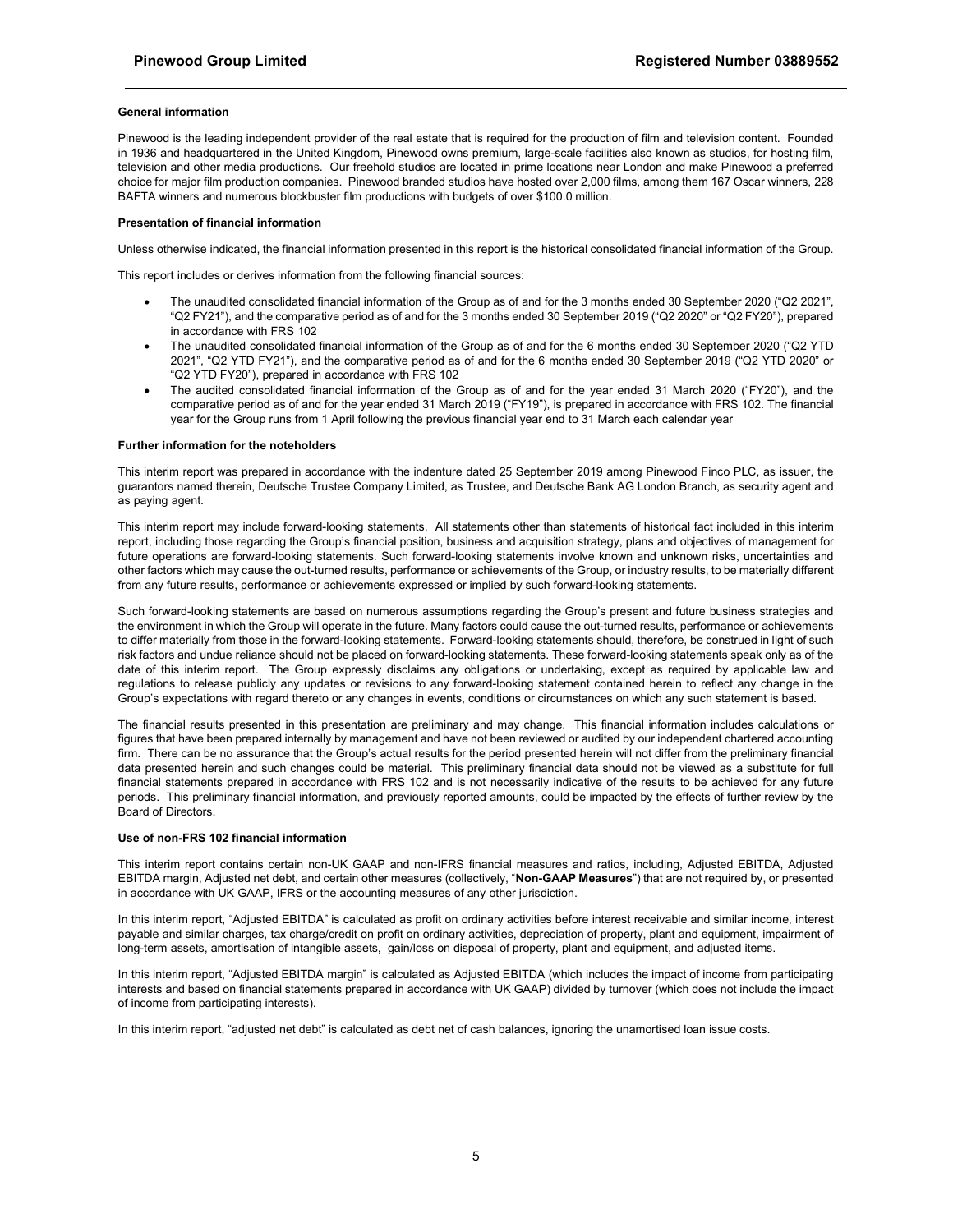# Financial update for the 3 months ended 30 September 2020

### Group Statement of Comprehensive Income

### **Turnover**

Turnover increased by £1.1 million or 5% to £24.7 million (Q2 FY20: £23.6 million). The Group saw a return to more typical levels of activity following the industry-wide hiatus of filming and post-production activity. As a result, the Q2 FY21 revenue improvement reflected stronger performance from UK studios, Post-Production revenues in line with prior year, partially offset by the loss of revenue from the Picture Services and Creative Audio businesses which we have now exited.

Recording in the three dedicated TV studios recommenced in July and returned to levels seen last year. UK studios benefitted from PWE II providing an additional c. 205,000 sq.ft and the two long-term contracts increasing production accommodation occupancy levels. Additionally, these long-term contracts contain indexation provisions, which in accordance with FRS102, result in certain revenue over the initial term being recognised on a straight-line basis, rather than increasing each year. As a consequence, revenue is adjusted upwards by £0.8 million compared with the contractual amounts due.

### Cost of sales

Cost of sales expenditure decreased by c. £0.7 million to £9.2 million (Q2 FY20: £9.9 million). The majority of this reduction followed the closure of both the Picture Services and Creative Audio businesses. Further, there has been a moderate level of conscious cost control in response to the current COVID-19 climate.

These cost reductions were partially offset by higher depreciation, business rates and facilities costs following the opening of PWE II.

### Gross profit

Gross profit at £15.5 million was £1.8 million higher that prior year (Q2 FY20: £13.7 million). Gross profit margin increased by 4.5 ppt to 62.7% (Q2 FY20: 58.2%), with the growth in the higher margin UK studios business and the closure of the Picture Services and Creative Audio businesses, both of which delivered lower margins.

### Selling and distribution costs

Selling and distribution costs decreased by £0.2 million to £0.4 million (Q2 FY20: £0.6 million), mainly following the streamlining of business processes in the second half of FY20.

### Administrative expenses\*\*

Administrative expenses decreased by £0.3 million to £1.7 million (Q2 FY20: £2.0 million). This was mainly due to the prior year quarter including an amount for legal and professional fees in relation to the long-term contract with Netflix. These fees were subsequently capitalised in Q3 FY20 when the contracts commenced and, together with those costs in relation to the contract with Disney, amortised over the life of the contracts. This improvement quarter-on-quarter has been slightly offset by phasing of other administration costs.

### Other operating income/ expense

Other operating income/ expense was £1.8 million of expense (Q2 FY20: £nil) mainly from the loss on disposal of property at Pinewood studios following the clearance of three areas in advance of the construction of five new stages, which will be occupied by Disney under the long term contract.

### Operating profit \*\*

Operating profit before adjusted items increased by £0.5 million to £11.6 million and delivered an operating profit margin of 47.0% (Q2 FY20: 47.2%).

### Income from participating interests

During FY20, the Group held an option to increase its equity holding of Pinewood MBS Holdings Limited ('PMBS') from 15% to 25%, resulting in the Group equity accounting for its participating interest, the exercise of the option completing on 15 June 2020. No profit has been recognised in Q2 FY21.

Following the sale of our 40% interest in the Pinewood Atlanta Studios, which completed in August 2019, there is no income in the period, compared with a small positive result in Q2 FY20.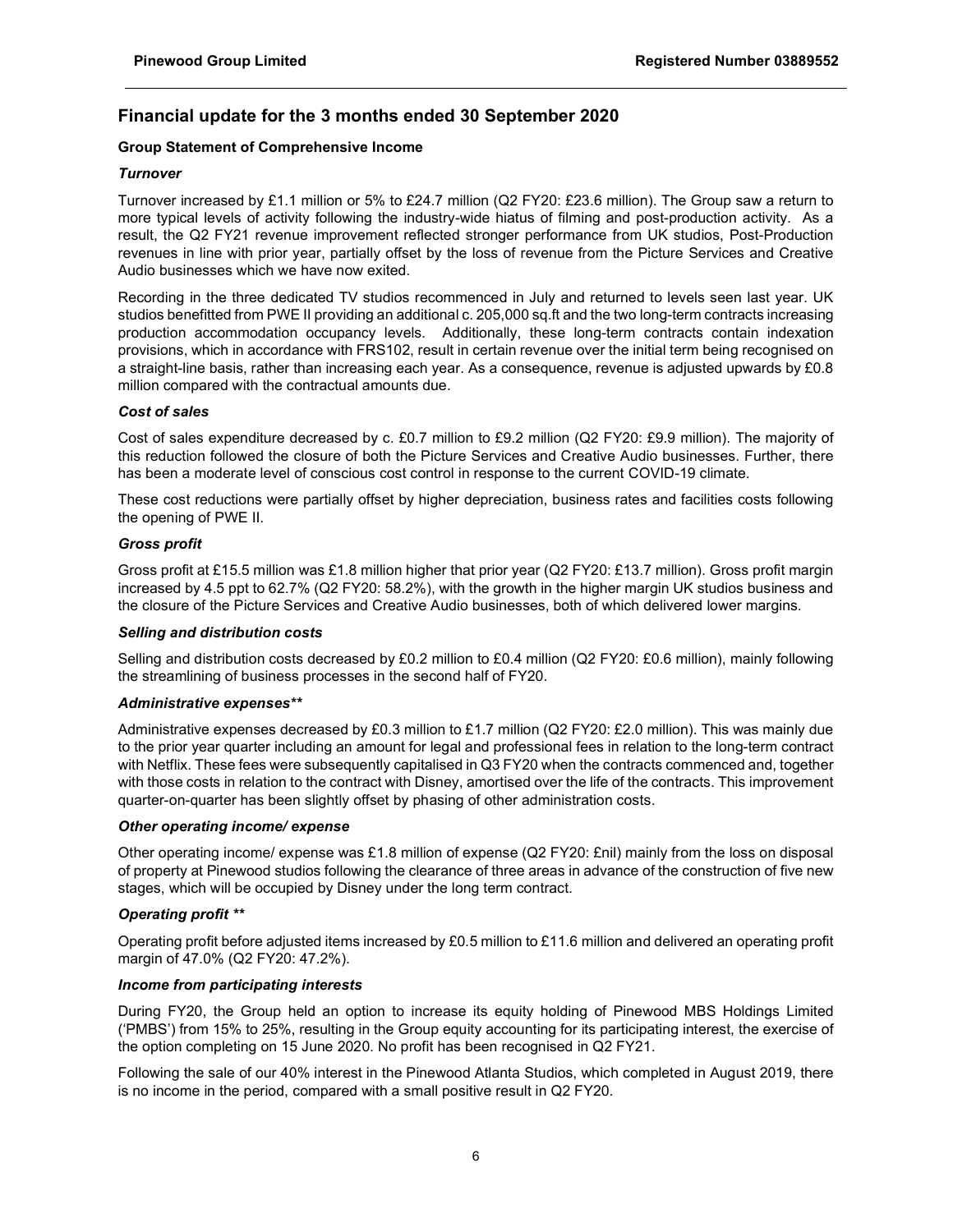### Interest receivable and similar income

Interest receivable and similar income increased by £1.4 million to £2.9 million (Q2 FY20: £1.5 million). This increase mainly relates to interest earned on the loan to the Group's parent company, originally created in December 2017, and which was increased by £175.0 million following the September 2019 refinancing.

### Interest payable and similar charges \*\*

Interest payable and similar charges increased by £1.6 million to c.£5.0 million (Q2 FY20: £3.4 million), following the refinancing in September 2019, and the increase in the principal amount of senior secured notes, partially offset by a £0.5 million favourable movement on the interest rate swaps.

### Tax charge on profit on ordinary activities\*\* +

Excluding the impact of adjusted items, the tax charge on profit on ordinary activities increased to £2.5 million (Q2 FY20: £2.0 million), and an effective tax rate of 26.1% (Q2 FY20: 21.2%). The higher effective tax rate in Q2 FY21 mainly relates to a higher level of non-allowable depreciation and the non-deductible loss on disposal of property.

\*\* Excluding adjusted items

+ Tax for Q2 YTD FY20 has been re-allocated between the 'adjusted' income statement and adjusting items by £0.6m. This was correctly reflected for the full year in Q4 YTD FY20 reporting

### Cash flow

The cash balance at 30 September 2020 was £77.6 million compared with £92.5 million at 30 June 2020. Net cash outflow in the quarter was £14.7 million and we recognised a foreign exchange loss of £0.2 million on our overseas cash balances. There was a £16.5 million cash inflow from operating activities before changes in working capital, together with a working capital outflow of £11.1 million principally in connection an unwind of deferred income balances, together with payments to trade creditors in respect of re-sales. Interest paid of £9.0 million reflected 6 months of interest on the 3.25% senior secured notes, and tax paid of £1.5 million represented the second quarterly instalment payment. Capital expenditure of £9.6 million was paid in the quarter, mainly relating to the Group's growth plan.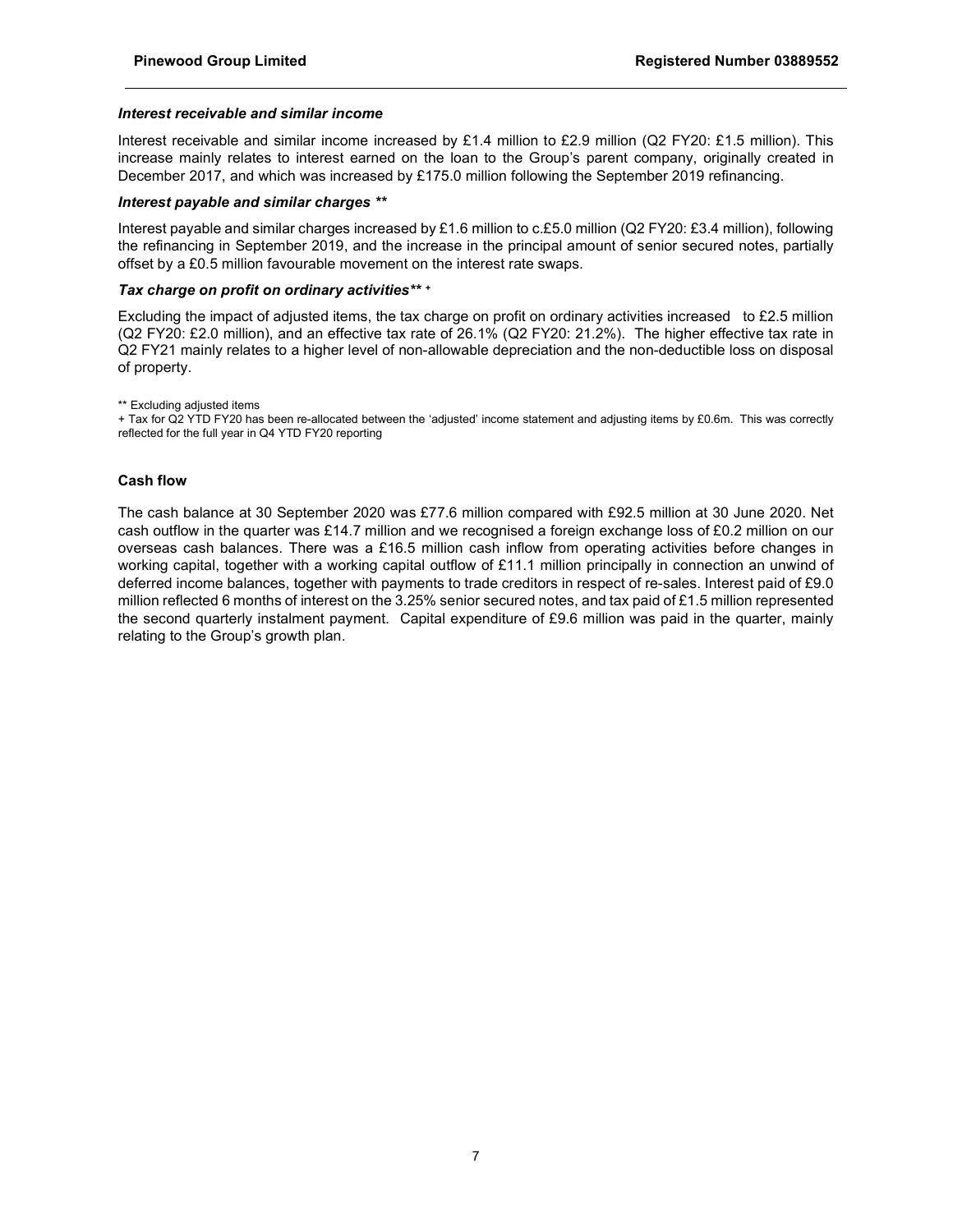# Financial update for the 6 months ended 30 September 2020

### Group Statement of Comprehensive Income

### **Turnover**

Turnover at the half year was £46.7 million, only £0.2 million lower than the prior year (Q2 YTD FY20: £46.9 million). An increase in performance from UK studios was offset by the decrease in revenues in Post-Production, and a minor fall in International revenues following our exit from the Malaysian and Welsh studios.

The UK Studios benefitted from PWE II providing an additional c.205,000 sq.ft and the two long-term contracts increasing production accommodation occupancy levels, together with strong resales of production accommodation. However, there has been a reduction in revenues from the sale of ancillary studio services (including energy), with these services now covered under the terms of the two long-term contracts. Additionally, the long-term contracts contain indexation provisions, which in accordance with FRS102, result in certain revenue over the initial term being recognised on a straight-line basis, rather than increasing each year. As a consequence, revenue is adjusted upwards by £1.7 million compared with the contractual amounts due.

Partially offsetting this was reduced YTD revenue from two of the three dedicated TV studios, which remained empty due to COVID-19 until July, whereafter productions have returned to normalised levels.

The Post-Production business saw a decrease in YTD revenues, with Q1 FY21 reflecting the delays in our customers' localisation schedules due to COVID-19. Additionally, there was a loss of revenue from the Picture Services and Creative Audio businesses, which we have now exited.

### Cost of sales

Cost of sales expenditure decreased by c. £1.7 million to £17.6 million (Q2 YTD FY20: £19.3 million). The majority of this followed the closure of both the Picture Services and Creative Audio businesses. In addition, delayed recordings in the TV studios during Q1 FY21 and lower usage of our ancillary studio services by our customers, resulted in a reduction in costs in the period. Further, the production hiatus in Q1 FY21 resulted in a lower level of wear and tear and maintenance required at the studios, together with a moderate level of conscious cost control in response to the current COVID-19 climate.

These cost reductions were partially offset by higher depreciation, business rates and facilities costs following the opening of PWE II.

### Gross profit

Gross profit at £29.1 million was £1.5 million higher than prior year (Q2 YTD FY20: £27.6 million). Gross profit margin increased by 3.5 ppt to 62.3% (Q2 YTD FY20: 58.8%), with the growth in the higher margin UK studios business, the moderate level of cost control and the closure of the Picture Services and Creative Audio businesses, both of which delivered lower margins.

### Selling and distribution costs

Selling and distribution costs decreased by £0.4 million to £0.7 million (Q2 YTD FY20: £1.1 million), mainly following the streamlining of business processes in the second half of FY20 and lower expenditure on international events and travel since the start of the pandemic and the necessary restrictions.

### Administrative expenses\*\*

Administrative expenses decreased by £0.5 million to £3.4 million (Q2 YTD FY20: £3.9 million). This was mainly due to the prior year period including an amount for legal and professional fees in relation to the long-term contract with Netflix. These fees were subsequently capitalised in Q3 FY20, when the contracts commenced, together with those costs in relation to the contract with Disney and amortised over the life of the contracts.

### Other operating income/expense

Other operating income/expense was a £1.2 million net expense (Q2 YTD FY20: £nil), with the net expense mainly from the loss on disposal of property at Pinewood studios following the clearance of three areas in advance of the construction of five new stages, which will be occupied by Disney under the long term contract.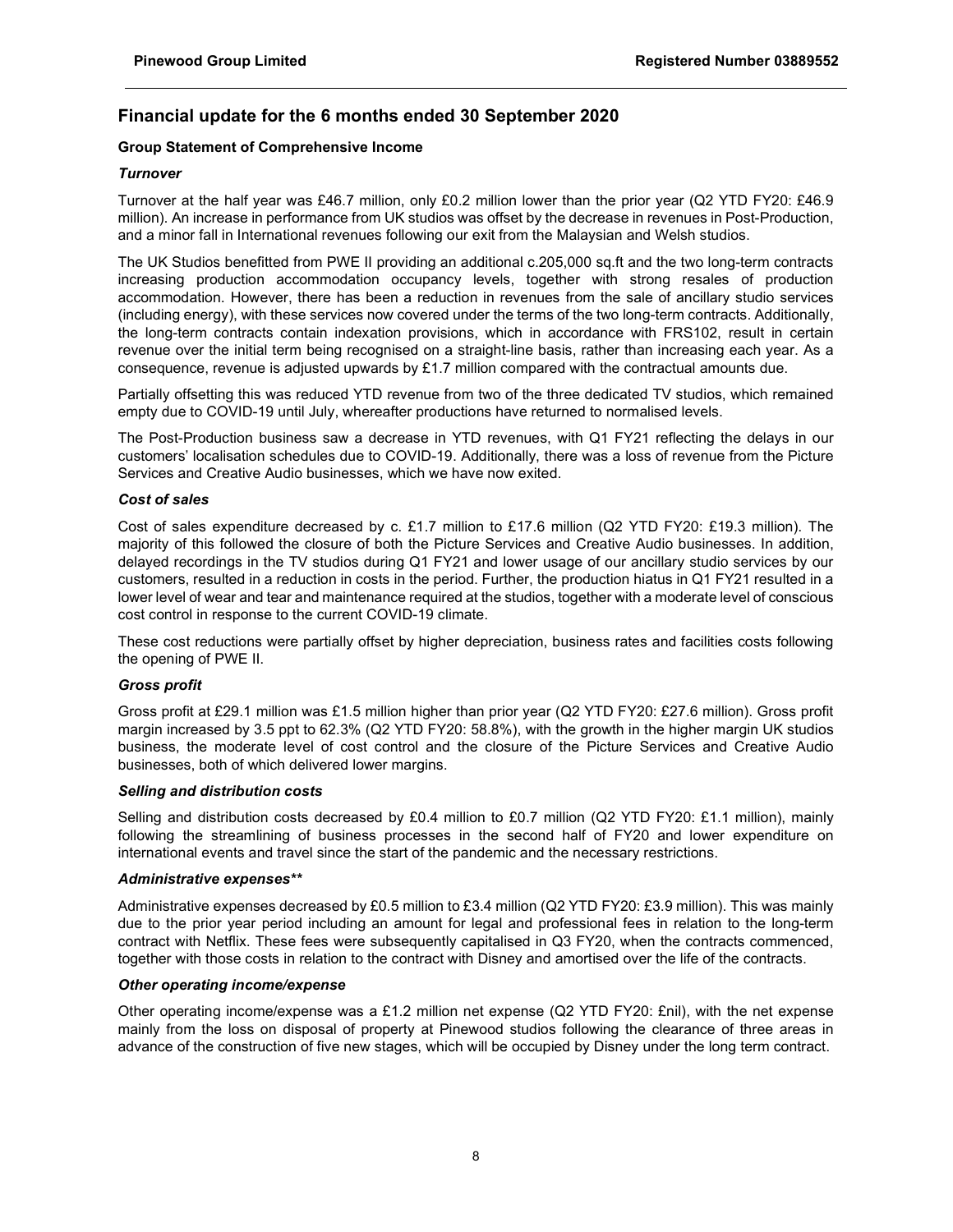### Operating profit \*\*

Operating profit before adjusted items increased by £1.3 million to £23.8 million and delivered an operating profit margin of 51.0% (Q2 YTD FY20: 48.1%).

### Income from participating interests

During FY20, the Group held an option to increase its equity holding of Pinewood MBS Holdings Limited ('PMBS') from 15% to 25%, resulting in the Group equity accounting for its participating interest, with the exercise of the option completing on 15 June 2020. No profit has been recognised in Q2 YTD FY21.

Following the sale of our 40% interest in the Atlanta Studios, which completed in August 2019, there is no income in the period, compared with a small positive result in Q2 YTD FY20.

### Interest receivable and similar income

Interest receivable and similar income increased by £2.9 million to £5.8 million (Q2 YTD FY20: £2.9 million). This increase mainly relates to interest earned on the loan to the Group's parent company, originally created in December 2017, and which was increased by £175.0 million following the September 2019 refinancing.

### Interest payable and similar charges \*\*

Interest payable and similar charges increased by £3.9 million to £10.4 million (Q2 YTD FY20: £6.5 million), following the refinancing in September 2019, and the increase in the principal amount of senior secured notes, partially offset by a £0.2 million lower charge on the interest rate swaps.

### Tax charge on profit on ordinary activities\*\* +

Excluding the impact of adjusted items, the tax charge on profit on ordinary activities increased by £0.6 million to £4.6 million (Q2 YTD FY20: £4.0 million), with an effective tax rate of 23.7% (Q2 YTD FY20: 21.0%). The increase in rate this year is connected with a higher level of non-allowable depreciation and the non-deductible loss on disposal of property.

\*\* Excluding adjusted items

+ Tax for Q2 YTD FY20 has been re-allocated between the 'adjusted' income statement and adjusting items by £0.6m. This was correctly reflected for the full year in Q4 YTD FY20 reporting

### Adjusted items

The Group presents its results in the statement of comprehensive income to separately identify the impact of certain items ("adjusted items") in order to provide a clear and consistent presentation of the underlying operating performance of the Group. Adjusted items are transactions that are unusual in size or nature or have limited predictive value such as disposals, discontinued operations, impairments, certain fair value remeasurements and other significant items where the Group considers separate disclosure would be useful.

During the 6 months to 30 September 2020, the following items have been presented as adjusted items:

- Administrative expenses (£2.0 million gain): In June 2020, the step-up associated with the Group's investment in PMBS completed for £nil consideration. The Group also received additional loan notes from PMBS for £nil consideration. These were recognised on the balance sheet at a fair value of £2.0 million, resulting in a corresponding gain in the income statement; and
- A tax charge of £0.5 million in relation to the item above and a small catch up on tax from the sale of the Group's equity interest in the Atlanta studios.

The prior year includes i) £0.7 million income in relation to the early termination of the sales and marketing arrangement with the Malaysian studios, ii) a cost of £0.1 million for restructuring activities within ceased operations, iii) a £2.3 million loss on disposal of the Group's share in Pinewood Atlanta Studios before the earnout monies which were recognised in Q3 FY20, iv) £11.8 million of interest payable and similar charges in relation to the refinancing in September 2019 and vi) a £1.9 million tax credit, thereon.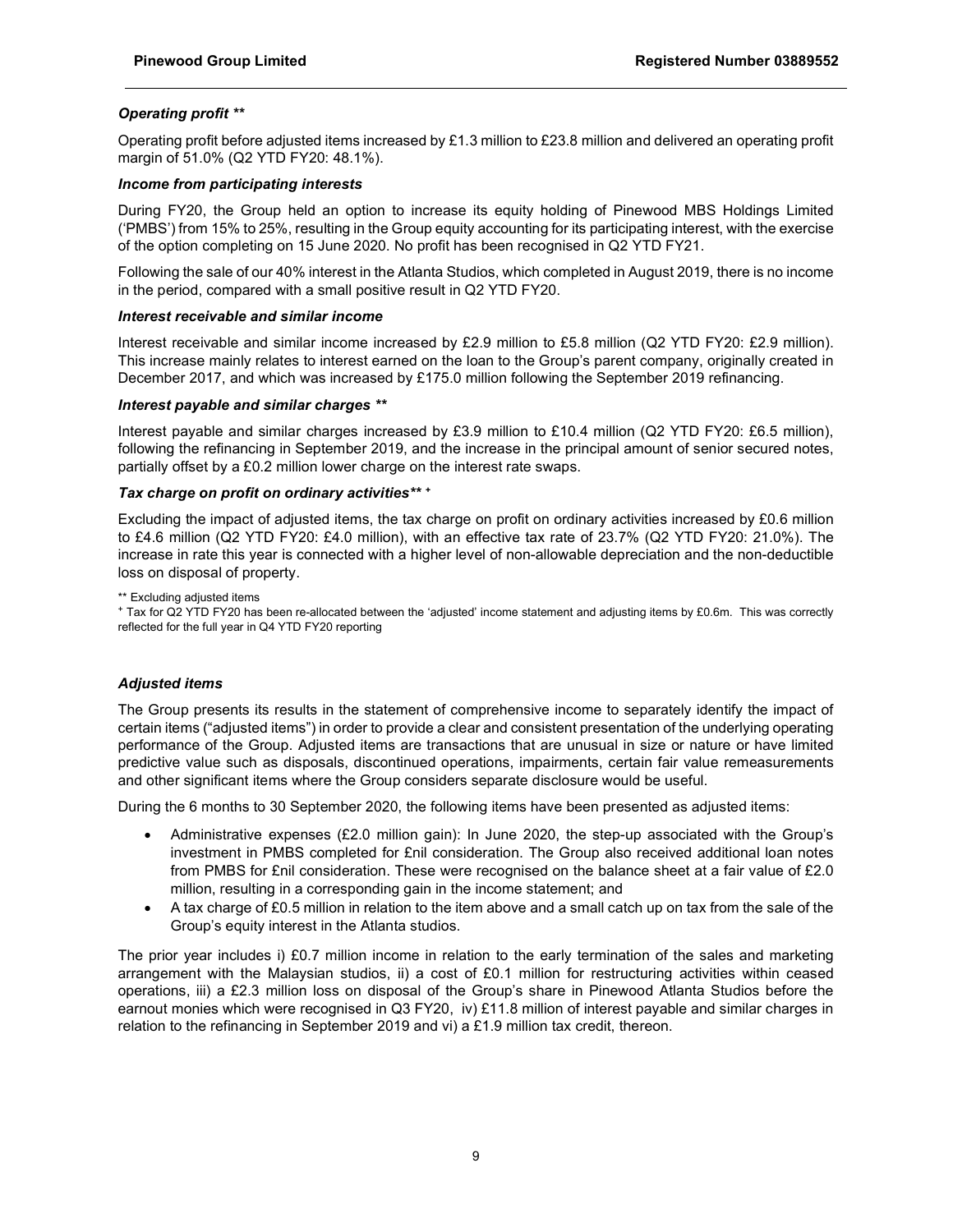### Liquidity and capital resources

### Cash flow

The cash balance at 30 September 2020 was £77.6 million compared with a balance at 31 March 2020 of £92.7 million. The movement in cash since 31 March 2020 is attributable to a cash outflow of £14.9 million (Q2 YTD FY20: inflow of £27.1 million) and a negligible foreign exchange loss. The prior half year included the net cash benefit from the refinancing in September 2019, which explains the majority of the change in the cash flows.

### Net cash inflow from operating activities

Net cash flow from operating activities reduced period on period by £7.0 million to £1.9 million outflow (Q2 YTD FY20: £5.1 million inflow). This was due to: (i) a £3.5 million improvement in cash flows before movements in working capital to £31.4 million, due to the trading results described above excluding the non-cash impact of £0.9 million higher depreciation and amortisation in Q2 YTD FY21 and the loss on disposal of fixed assets; (ii) a £15.7 million reduction from working capital following higher resale cash settlements, a higher net unwind of deferred income due to the timing of amounts received from customers in the prior year, partially offset by lower VAT payments in Q2 YTD FY21; (iii) £4.6 million lower net interest paid mainly due to Q2 FY20 including a £5.9 million make-whole payment and 9-months of interest paid in relation to the original £250.0 million loan notes as a result of the refinancing, marginally reduced by interest payable on the higher debt position<sup>++</sup> this year; and (iv) £0.6 million lower net tax paid following the change in the HMRC payment schedule enacted last year, which saw UK companies making 4 regular payments in the 6-month period to 30 September 2019, partially offset by corporation tax received in FY20 which was not repeated this year, in relation to both a taxable loss claim in the US and a film production company which is now inactive.

### Net cash outflow from investing activities

Net cash outflow from investing activities was £13.0 million compared with £199.4 million in Q2 YTD FY20. Q2 YTD FY21 included net expenditure in relation to our growth projects (including the REO programme, progressing planning applications at Pinewood and Shepperton, and the completion of the final workshop on PWE II) and other lifecycle capital expenditure. The prior year period comprised £36.5 million of capital expenditure principally in relation to the development of PWE II, £175.0 million of cash from the refinancing being lent to the Group's parent company, partially reduced by £12.1 million of cash receipts from the sale of the Group's equity interest in the Atlanta studios.

### Net cash flow from financing

Net cash outflow from financing was £nil in the quarter (Q2 FY 2020: £221.5 million). The prior year mainly reflected cash movements from the refinancing on 25 September 2019, with a net £300.0 million increase in senior secured notes, of which £75.0 million was paid as a dividend to the Group's parent company and £3.4 million paid in arrangement fees.

++ Debt position represents Senior secured notes less interest-bearing debt receivable from the Group's parent company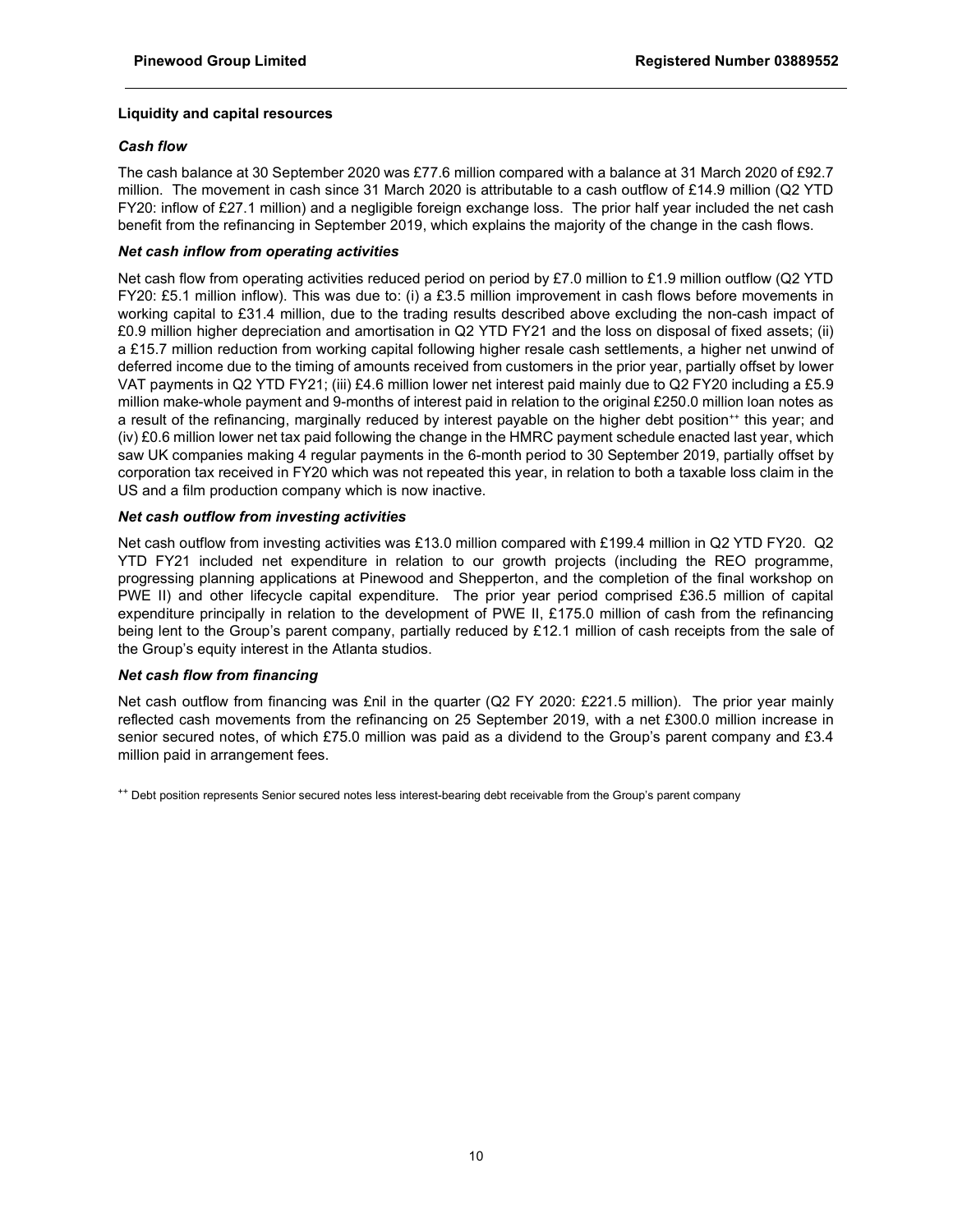# Pinewood Group Limited

# Interim condensed consolidated financial statements

Period ended 30 September 2020

Company Registration Number: 03889552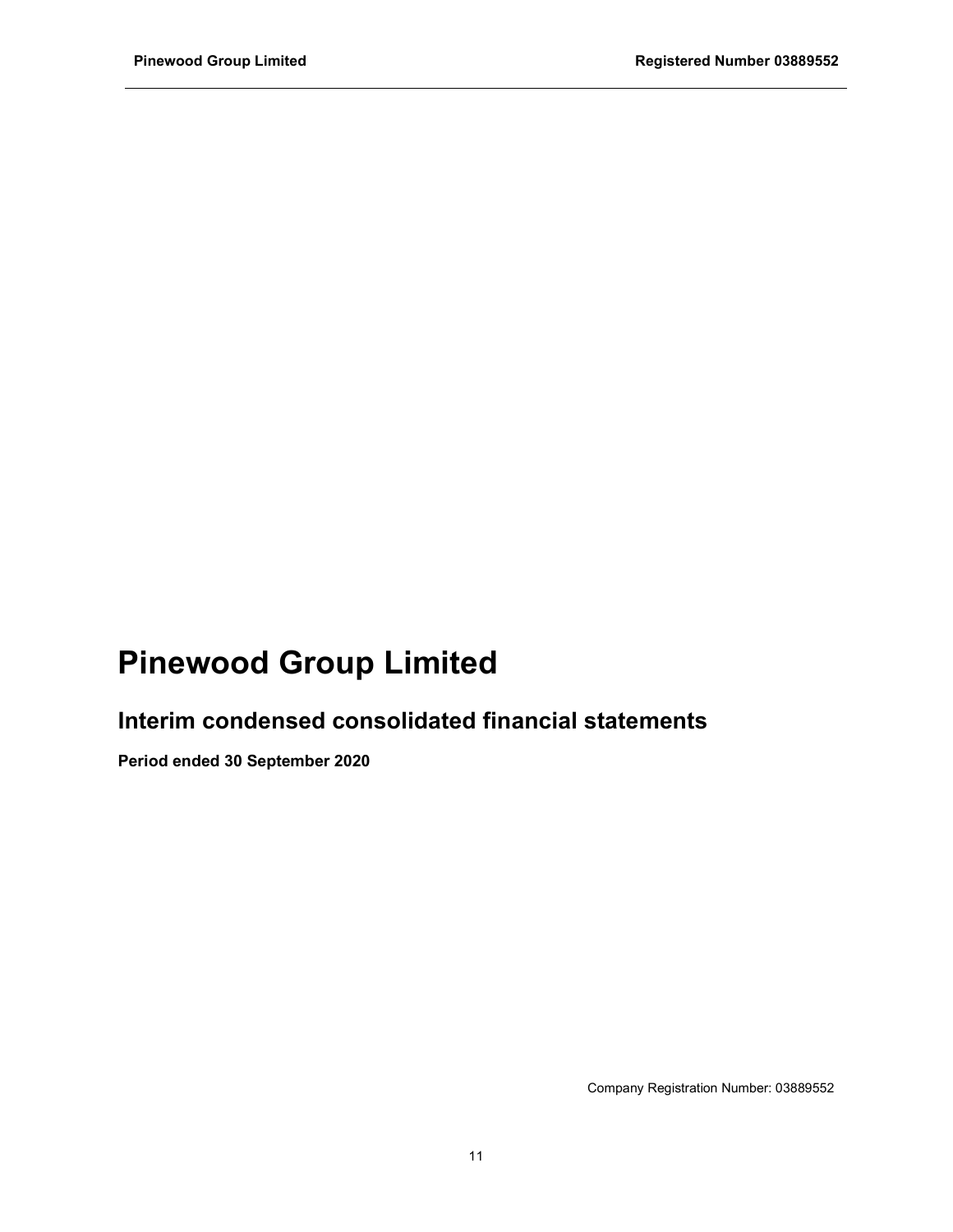# Group Statement of Comprehensive Income

for the six month period ended 30 September 2020

|                                                                                               |                | 6 months ended 30 Sep 2020 |                               |              |                          | 6 months ended 30 Sep 2019    | Full year<br>31 Mar<br>2020 |           |
|-----------------------------------------------------------------------------------------------|----------------|----------------------------|-------------------------------|--------------|--------------------------|-------------------------------|-----------------------------|-----------|
|                                                                                               |                | Adjusted                   | Adjusted<br>items<br>(Note 1) | <b>Total</b> | Adjusted                 | Adjusted<br>items<br>(Note 1) | Total                       | Total     |
|                                                                                               | Note           | £'000                      | £'000                         | £'000        | £'000                    | £'000                         | £'000                       | £'000     |
| <b>Turnover</b>                                                                               |                | 46,656                     |                               | 46,656       | 46,911                   | $\overline{\phantom{0}}$      | 46,911                      | 96,392    |
| Cost of sales                                                                                 |                | (17, 584)                  |                               | (17, 584)    | (19, 349)                | -                             | (19, 349)                   | (40, 369) |
| <b>Gross profit</b>                                                                           |                | 29,072                     |                               | 29,072       | 27,562                   | ۰                             | 27,562                      | 56,023    |
| Selling & distribution costs                                                                  |                | (683)                      |                               | (683)        | (1, 101)                 | $\overline{\phantom{0}}$      | (1,101)                     | (1,574)   |
| Administrative expenses                                                                       |                | (3, 364)                   | 2,014                         | (1, 350)     | (3,900)                  | 583                           | (3,317)                     | (8,067)   |
| Other operating income/(expenses)                                                             |                | (1,208)                    |                               | (1,208)      |                          | $\overline{\phantom{a}}$      |                             | (737)     |
| <b>Operating profit</b>                                                                       | $\overline{2}$ | 23,817                     | 2,014                         | 25,831       | 22,561                   | 583                           | 23,144                      | 45,645    |
| Loss on disposal of participating interests                                                   |                |                            |                               |              | $\overline{\phantom{m}}$ | (2,304)                       | (2,304)                     | (1, 816)  |
| Income from participating interests                                                           |                |                            |                               |              | 57                       |                               | 57                          | 57        |
| Interest receivable and similar income                                                        | 3              | 5,787                      |                               | 5,787        | 2,900                    |                               | 2,900                       | 8,577     |
| Interest payable and similar charges                                                          | 4              | (10, 362)                  |                               | (10, 362)    | (6, 454)                 | (11, 808)                     | (18, 262)                   | (28, 141) |
| Profit/(loss) on ordinary activities<br>before taxation                                       |                | 19,242                     | 2,014                         | 21,256       | 19,064                   | (13,529)                      | 5,535                       | 24,322    |
| Tax (charge)/credit                                                                           | 5              | (4, 566)                   | (500)                         | (5,066)      | (4,008)                  | 1,945                         | (2,063)                     | (5,939)   |
| Profit/(loss) on ordinary activities after<br>taxation attributable to equity<br>shareholders |                | 14,676                     | 1,514                         | 16,190       | 15,056                   | (11,584)                      | 3,472                       | 18,383    |
|                                                                                               |                |                            |                               |              |                          |                               |                             |           |
| Other comprehensive income                                                                    |                |                            |                               |              |                          |                               |                             |           |
| Currency exchange differences                                                                 |                | (94)                       |                               | (94)         | 1,191                    |                               | 1,191                       | 540       |
| Total comprehensive income                                                                    |                | 14,582                     | 1,514                         | 16,096       | 16,247                   | (11,584)                      | 4,663                       | 18,923    |

The notes on pages 17 to 27 form part of these financial statements.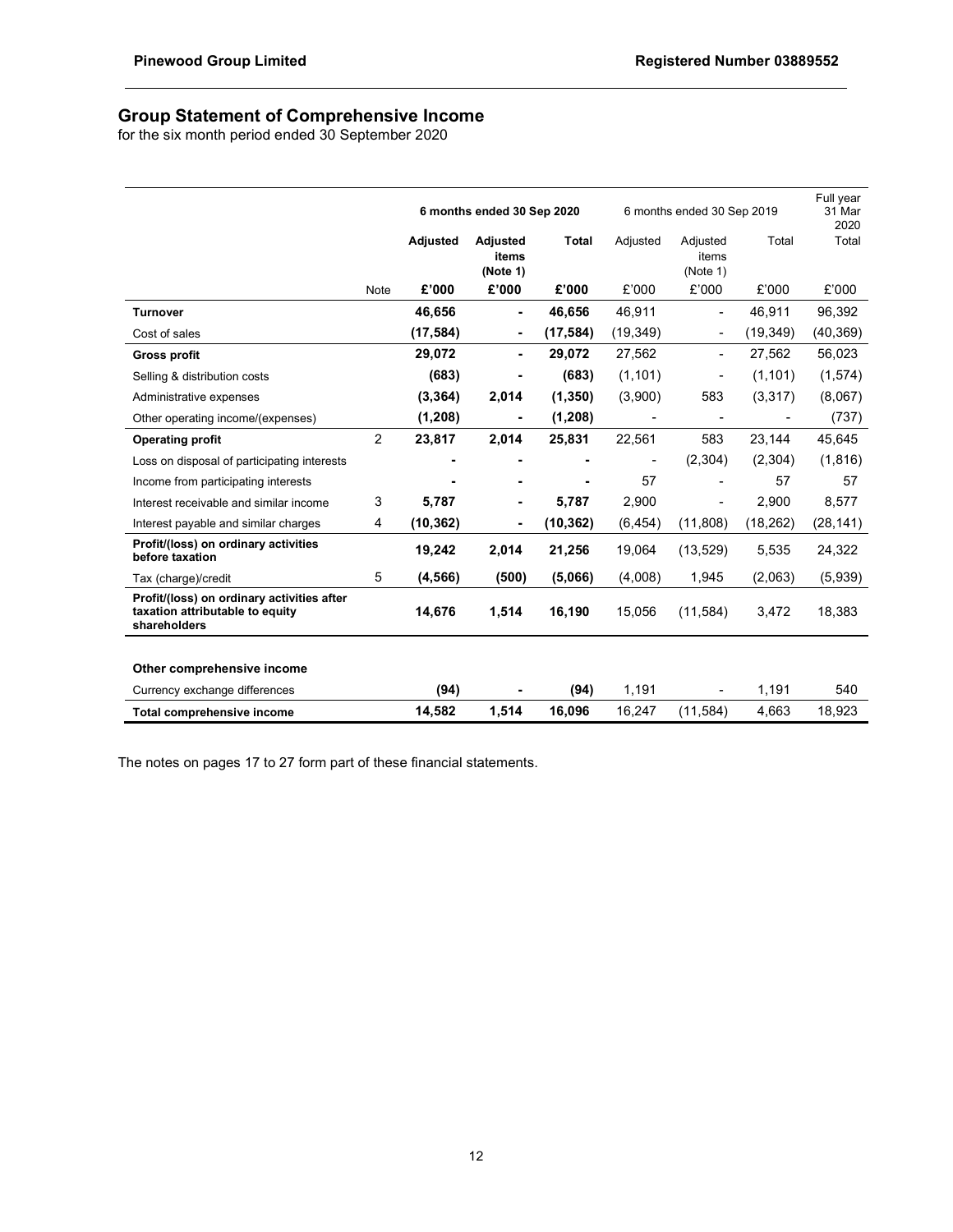# Group Statement of Financial Position

as at 30 September 2020

|                                       |      | 30 Sep 2020 | 30 Sep 2019 | 31 Mar 2020 |
|---------------------------------------|------|-------------|-------------|-------------|
|                                       | Note | £'000       | £'000       | £'000       |
| <b>Assets</b>                         |      |             |             |             |
| <b>Non-current assets</b>             |      |             |             |             |
| Intangible assets                     | 7    | 5,963       | 5,184       | 5,638       |
| Property, plant and equipment         | 8    | 308,906     | 296,027     | 303,922     |
| Interests in associates               | 6    | 4,533       |             | 2,320       |
| Other investments                     |      |             | 1,680       |             |
| Trade and other receivables           | 9    | 323,192     | 312,113     | 317,653     |
|                                       |      | 642,594     | 615,004     | 629,533     |
| <b>Current assets</b>                 |      |             |             |             |
| Inventories                           |      | 56          | 63          | 56          |
| Trade and other receivables           | 9    | 10,947      | 16,309      | 9,269       |
| Cash and cash equivalents             |      | 77,612      | 67,523      | 92,655      |
|                                       |      | 88,615      | 83,895      | 101,980     |
| <b>Total assets</b>                   |      | 731,209     | 698,899     | 731,513     |
| <b>Equity and liabilities</b>         |      |             |             |             |
| Share capital                         | 10   | 1           | 1           | 1           |
| Share premium                         | 11   |             |             |             |
| Capital redemption reserve            | 11   |             |             |             |
| Merger reserve                        | 11   |             |             |             |
| <b>Translation reserve</b>            | 11   | 2,041       | 2,786       | 2,135       |
| Retained earnings                     | 11   | 129,090     | 97,989      | 112,900     |
| <b>Total equity</b>                   |      | 131,132     | 100,776     | 115,036     |
| <b>Non-current liabilities</b>        |      |             |             |             |
| Interest bearing loans and borrowings | 12   | 544,965     | 543,855     | 544,486     |
| Derivative financial instruments      | 13   | 3,022       | 2,818       | 2,743       |
| Deferred tax liabilities              | 5    | 3,721       | 3,182       | 3,587       |
|                                       |      | 551,708     | 549,855     | 550,816     |
| <b>Current liabilities</b>            |      |             |             |             |
| Interest bearing loans and borrowings | 12   |             | 48          |             |
| Trade and other payables              | 14   | 48,369      | 48,220      | 65,661      |
|                                       |      | 48,369      | 48,268      | 65,661      |
| <b>Total liabilities</b>              |      | 600,077     | 598,123     | 616,477     |
| <b>Total equity and liabilities</b>   |      | 731,209     | 698,899     | 731,513     |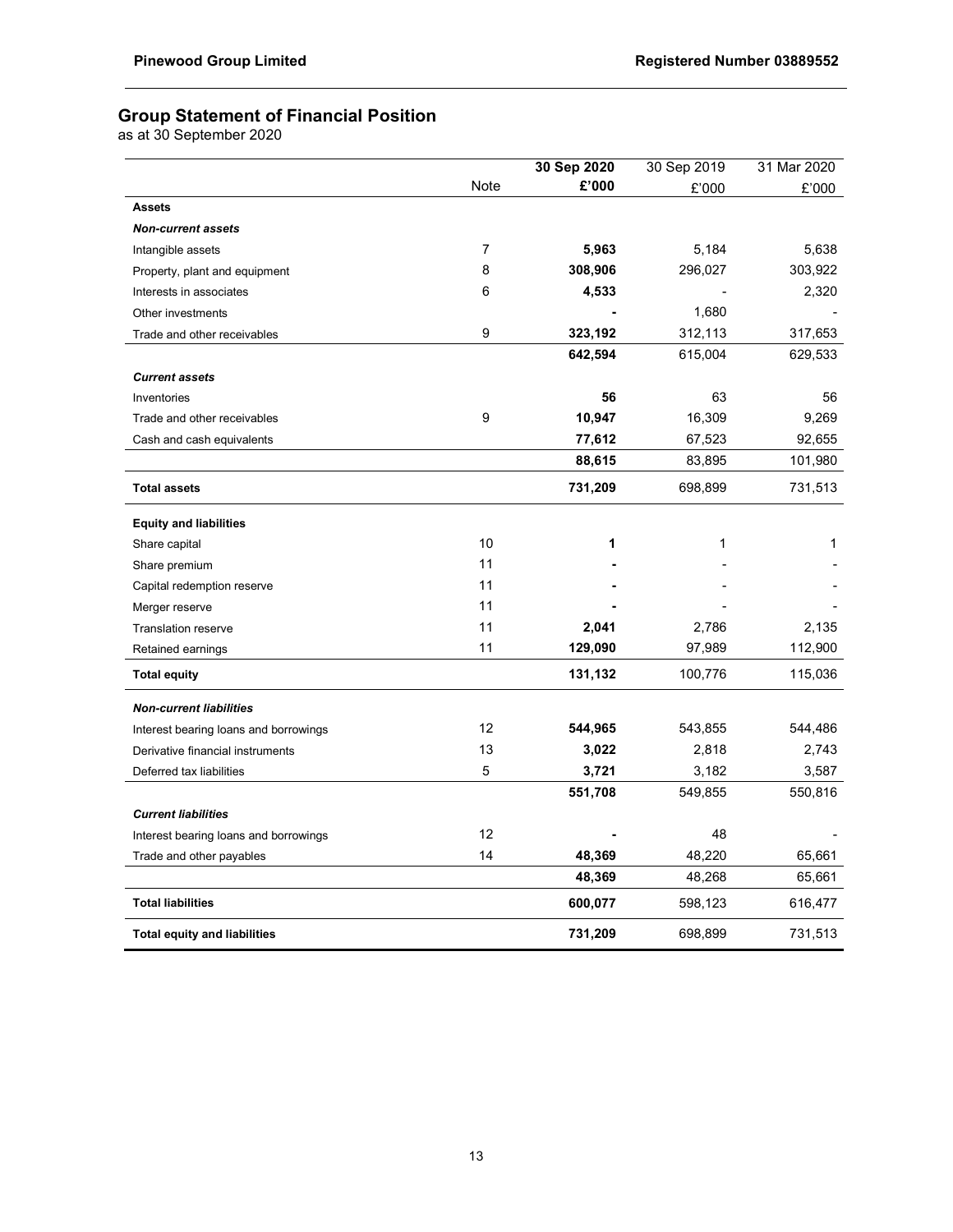# Group Statement of Cash Flows

for the six month period ended 30 September 2020

|                                                                                              |      |           | 6 months ended 30 Sep | Year ended  |
|----------------------------------------------------------------------------------------------|------|-----------|-----------------------|-------------|
|                                                                                              |      | 2020      | 2019                  | 31 Mar 2020 |
|                                                                                              | Note | £'000     | £'000                 | £'000       |
| Cash flow from operating activities:                                                         |      |           |                       |             |
| Profit on ordinary activities before taxation                                                |      | 21,256    | 5,535                 | 24,322      |
| Adjustments to reconcile profit on ordinary activities before taxation<br>to net cash flows: |      |           |                       |             |
| Depreciation, impairment and amortisation                                                    | 2    | 5,658     | 4,740                 | 10,957      |
| Loss/(profit) on disposal of joint ventures and investments                                  |      |           | 2,304                 | (985)       |
| Loss on disposal of property, plant and equipment                                            | 2    | 1,866     |                       | 125         |
| Fair value adjustment on PMBS Holdings Limited                                               | 1    | (2,014)   |                       | 1,680       |
| Income from participating interests                                                          |      |           | (57)                  | (57)        |
| Unrealised foreign exchange losses                                                           |      | 52        |                       |             |
| Interest receivable and similar income                                                       | 3    | (5,787)   | (2,900)               | (8, 577)    |
| Interest payable and similar charges                                                         | 4    | 10,362    | 18,262                | 28,141      |
| Cash flow from operating activities before changes in<br>working capital                     |      | 31,393    | 27,884                | 55,606      |
|                                                                                              |      | (1,919)   | (1,832)               | 3,645       |
| (Increase)/decrease in trade and other receivables                                           |      |           |                       |             |
| Increase in inventories                                                                      |      |           | (27)                  | (20)        |
| (Decrease)/increase in trade and other payables                                              |      | (18, 975) | (3,296)               | 14,937      |
| Cash generated from operations                                                               |      | 10,499    | 22,729                | 74,168      |
| Interest paid                                                                                |      | (9, 462)  | (14, 034)             | (23, 769)   |
| Interest received                                                                            |      | 48        | 23                    | 334         |
| Corporation tax received in respect of FPC activity                                          |      |           | 316                   | 366         |
| Net corporation tax paid                                                                     |      | (2,989)   | (3,948)               | (6,820)     |
| Net cash flow (used in)/from operating activities                                            |      | (1, 904)  | 5,086                 | 44,279      |
| Cash flow from/(used in) investing activities:                                               |      |           |                       |             |
| Proceeds from disposal of property, plant and equipment                                      |      | 184       |                       | 615         |
| Purchase of property, plant and equipment                                                    |      | (12, 404) | (35, 654)             | (48, 714)   |
| Purchase of intangible assets                                                                |      | (796)     | (845)                 | (1,579)     |
| Proceeds from disposal of joint ventures and investments                                     |      |           | 12,069                | 15,358      |
| Loans made to parent undertakings                                                            |      |           | (175,000)             | (175,000)   |
| Net cash flow used in investing activities                                                   |      | (13, 016) | (199, 430)            | (209, 320)  |
| Cash flow (used in)/from financing activities:                                               |      |           |                       |             |
| Dividends paid                                                                               |      |           | (75,000)              | (75,000)    |
| Repayment of loan notes                                                                      |      |           | (250,000)             | (250,000)   |
| Proceeds from issue of loan notes                                                            |      |           | 550,000               | 550,000     |
| Payment of loan issue costs and finance arrangement fees                                     |      |           | (3, 387)              | (6,500)     |
| Repayment of asset financing obligations                                                     |      |           | (124)                 | (165)       |
| Net cash flow from financing activities                                                      |      |           | 221,489               | 218,335     |
| Net (decrease)/increase in cash and cash equivalents                                         |      | (14, 920) | 27,145                | 53,294      |
| Currency exchange movement                                                                   |      | (123)     | 464                   | (553)       |
| Cash and cash equivalents at the start of the year                                           |      | 92,655    | 39,914                | 39,914      |
| Cash and cash equivalents at the end of the period                                           |      | 77,612    | 67,523                | 92,655      |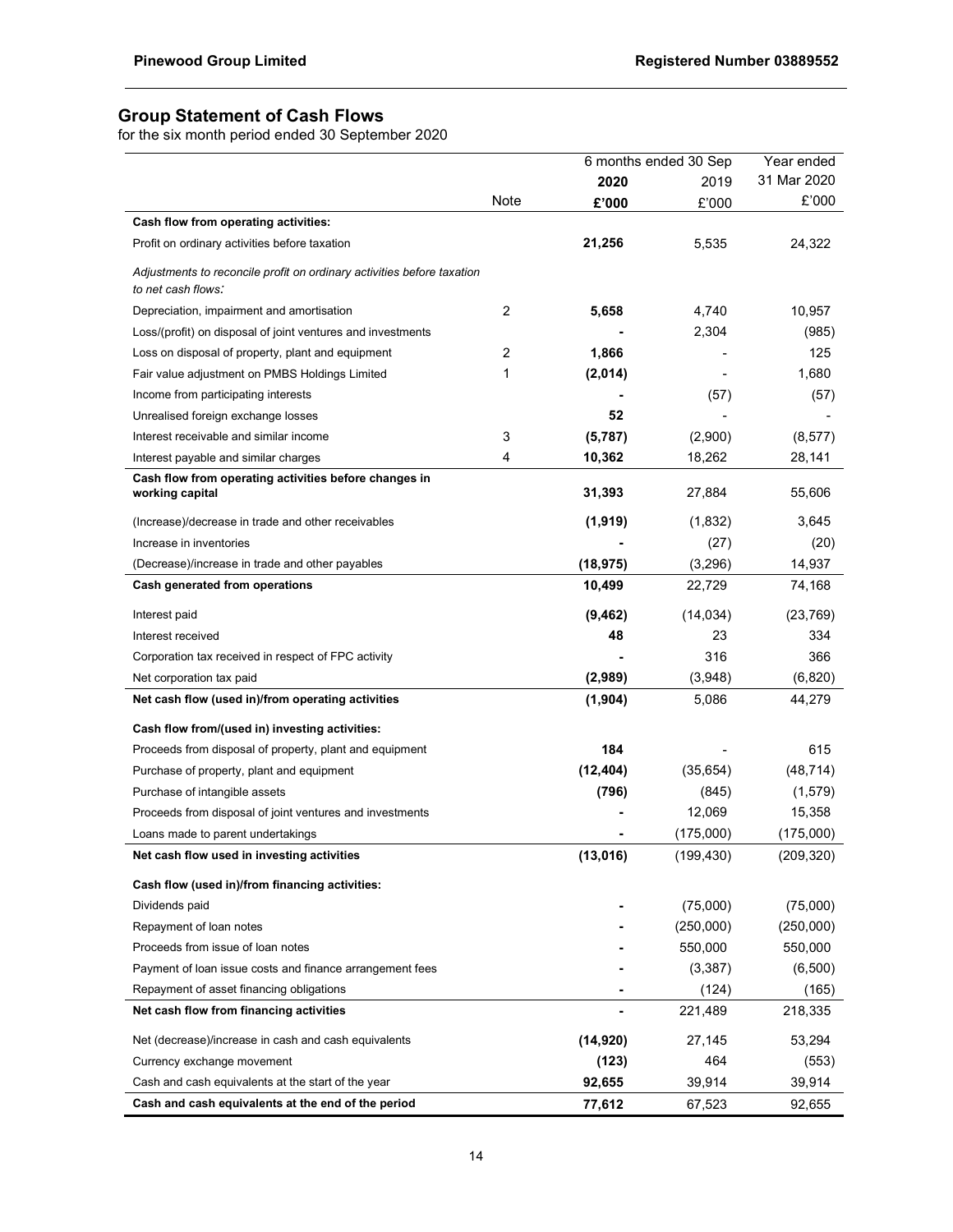# Reconciliation of Movement in Net Debt

for the six month period ended 30 September 2020

|                                                             |            | 6 months ended 30 Sep | Year ended  |
|-------------------------------------------------------------|------------|-----------------------|-------------|
|                                                             | 2020       | 2019                  | 31 Mar 2020 |
|                                                             | £'000      | £'000                 | £'000       |
| (Decrease)/increase in cash and cash equivalents            | (14, 920)  | 27,145                | 53,294      |
| Currency exchange movement                                  | (123)      | 464                   | (553)       |
| Repayment of loan notes                                     |            | 250,000               | 250,000     |
| Payment of interest on loan notes                           | 8,937      | 7,656                 | 16,842      |
| Loss on extinguishment of loan notes and facilities         |            | (5,919)               | (5, 919)    |
| Proceeds from issue of loan notes                           |            | (550,000)             | (550,000)   |
| Payment of loan issue costs and finance arrangement fees    |            | 3,387                 | 6,500       |
| Loan issue costs and finance arrangement fees accrued       |            | 3,665                 | 40          |
| Repayments of asset financing obligations                   |            | 124                   | 165         |
| Loan arrangement costs recognised within other receivables  |            | (652)                 | (544)       |
| Interest expense on loan notes                              | (9, 416)   | (5,317)               | (14, 728)   |
| Other non-cash movement                                     |            |                       | 6           |
| Movement in net debt                                        | (15, 522)  | (269, 447)            | (244, 897)  |
| Net debt at the start of the year                           | (451,831)  | (206, 934)            | (206,934)   |
| Net debt at the end of the period                           | (467, 353) | (476, 381)            | (451, 831)  |
| Net debt at the end of the period excluding restricted cash | (467, 420) | (476, 435)            | (451, 869)  |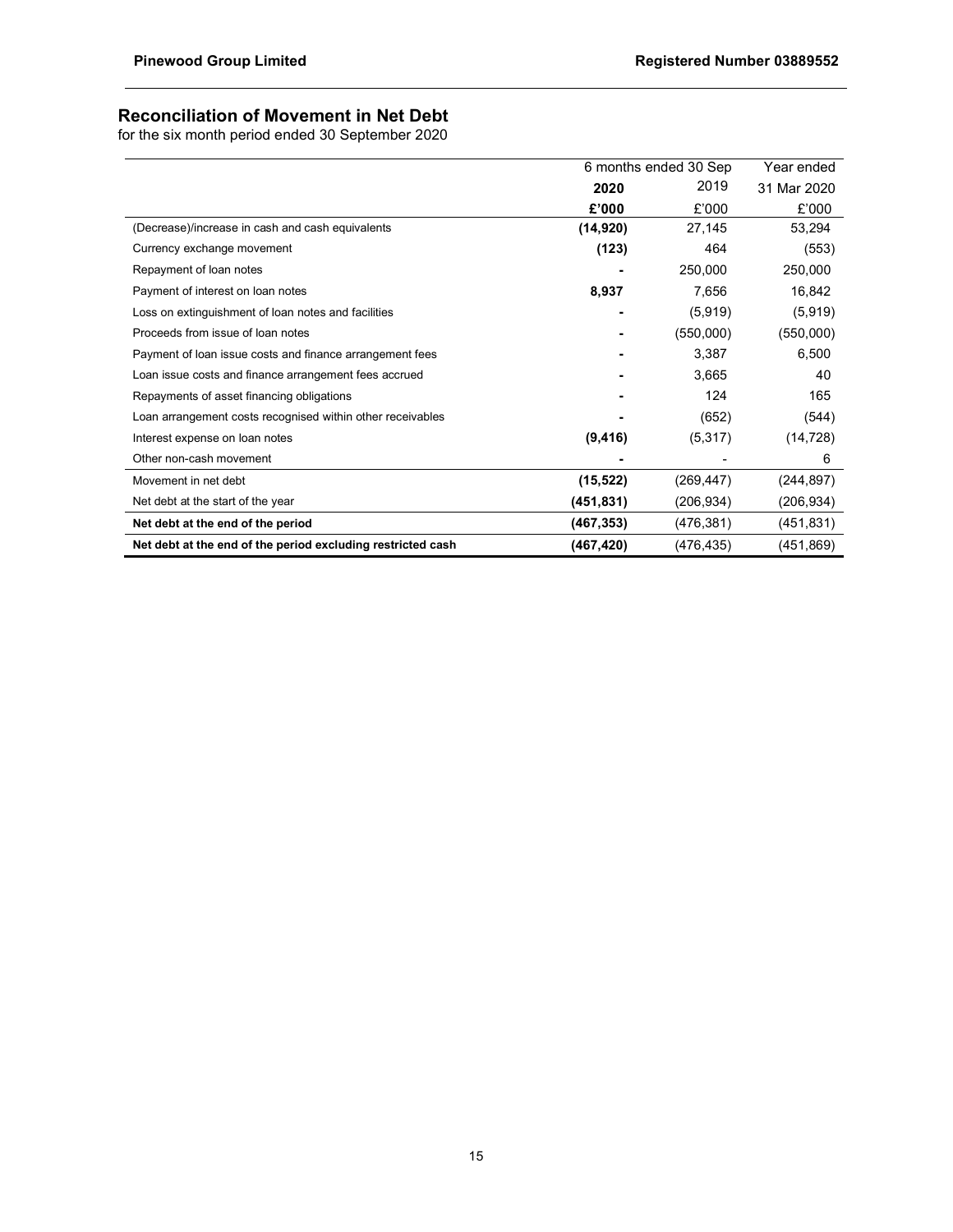# Group Statement of Changes in Equity

for the six month period ended 30 September 2020

|                                            | <b>Share</b><br>capital<br>£'000 | <b>Share</b><br>premium<br>£'000 | <b>Translation</b><br>reserve<br>£'000 | Other<br>reserves<br>£'000   | <b>Retained</b><br>earnings<br>£'000 | <b>Total</b><br>equity<br>£'000 |
|--------------------------------------------|----------------------------------|----------------------------------|----------------------------------------|------------------------------|--------------------------------------|---------------------------------|
| At 01 April 2020                           | 1                                |                                  | 2,135                                  |                              | 112,900                              | 115,036                         |
| Profit for the period                      |                                  |                                  |                                        |                              | 16,190                               | 16,190                          |
| Currency exchange differences              |                                  |                                  | (94)                                   |                              |                                      | (94)                            |
| Total comprehensive income for the period  |                                  |                                  | (94)                                   | ä,                           | 16,190                               | 16,096                          |
| At 30 September 2020                       | 1                                |                                  | 2,041                                  | ۰                            | 129,090                              | 131,132                         |
|                                            |                                  |                                  |                                        |                              |                                      |                                 |
| At 01 April 2019                           | 5,741                            | 76,696                           | 1,595                                  | 483                          | 86,598                               | 171,113                         |
| Profit for the year                        |                                  |                                  |                                        |                              | 18,383                               | 18,383                          |
| Currency exchange differences              |                                  |                                  | 540                                    | $\overline{\phantom{a}}$     |                                      | 540                             |
| Total comprehensive income for the year    |                                  |                                  | 540                                    | $\blacksquare$               | 18,383                               | 18,923                          |
| Equity dividends                           |                                  |                                  |                                        |                              | (75,000)                             | (75,000)                        |
| Reduction in share capital                 | (5,740)                          |                                  |                                        |                              | 5,740                                |                                 |
| Cancellation of share premium account      |                                  | (76, 696)                        |                                        | $\overline{\phantom{0}}$     | 76,696                               |                                 |
| Shares issued and allotted as bonus shares | 204,183                          |                                  |                                        | (483)                        | (203, 700)                           |                                 |
| Cancellation of bonus shares               | (204, 183)                       |                                  |                                        | $\overline{\phantom{a}}$     | 204,183                              |                                 |
| At 31 March 2020                           | 1                                |                                  | 2,135                                  | $\blacksquare$               | 112,900                              | 115,036                         |
|                                            |                                  |                                  |                                        |                              |                                      |                                 |
| At 01 April 2019                           | 5,741                            | 76,696                           | 1,595                                  | 483                          | 86,598                               | 171,113                         |
| Profit for the period                      |                                  |                                  |                                        |                              | 3,472                                | 3,472                           |
| Currency exchange differences              |                                  |                                  | 1,191                                  | $\qquad \qquad \blacksquare$ | $\overline{\phantom{m}}$             | 1,191                           |
| Total comprehensive income for the period  |                                  |                                  | 1,191                                  |                              | 3,472                                | 4,663                           |
| Equity dividends                           |                                  |                                  |                                        |                              | (75,000)                             | (75,000)                        |
| Reduction in share capital                 | (5,740)                          |                                  |                                        |                              | 5,740                                |                                 |
| Cancellation of share premium account      |                                  | (76, 696)                        |                                        | $\overline{\phantom{a}}$     | 76,696                               |                                 |
| Shares issued and allotted as bonus shares | 204,183                          |                                  |                                        | (483)                        | (203, 700)                           |                                 |
| Cancellation of bonus shares               | (204, 183)                       |                                  |                                        | $\overline{\phantom{a}}$     | 204,183                              |                                 |
| At 30 September 2019                       | 1                                |                                  | 2,786                                  |                              | 97,989                               | 100,776                         |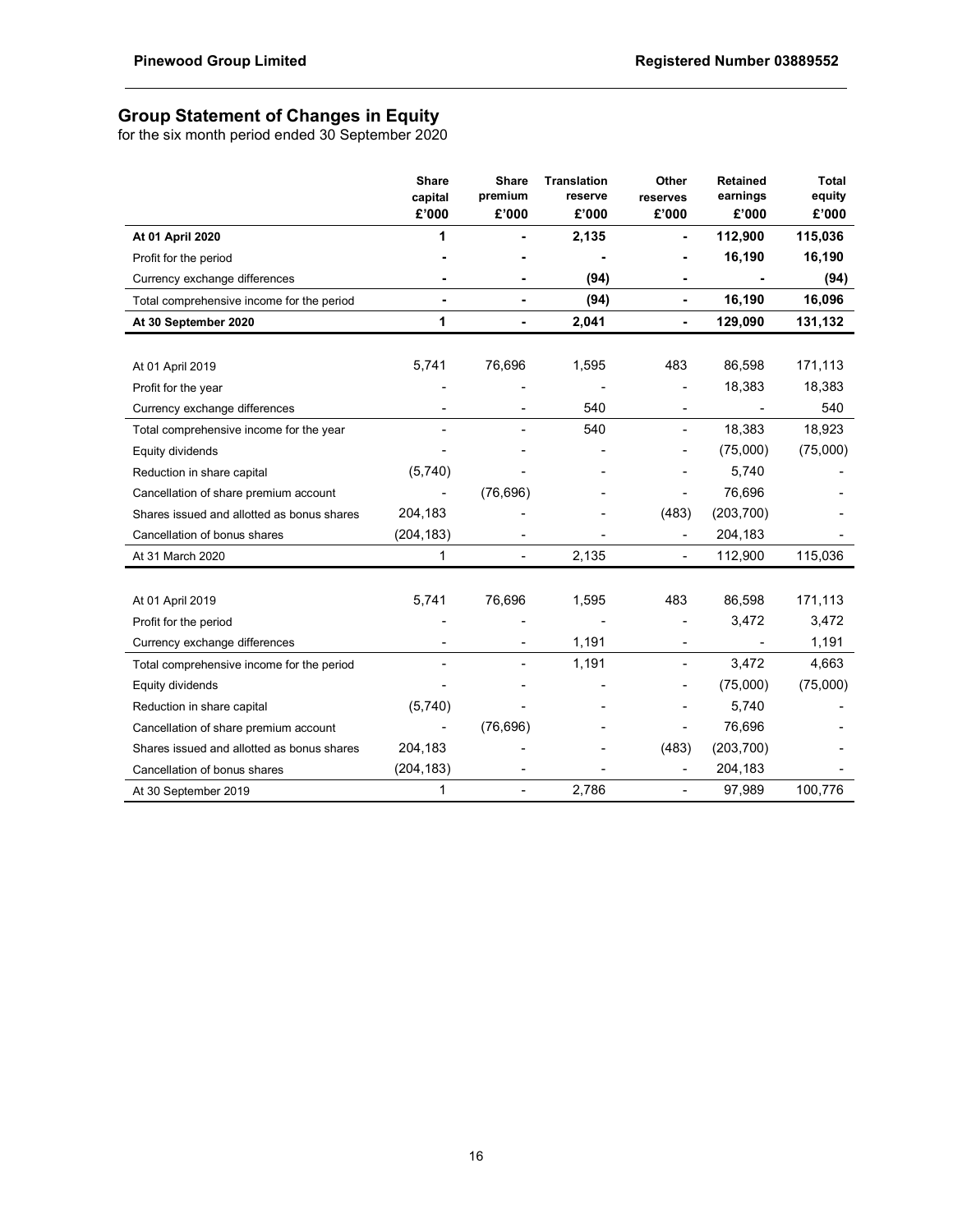for the six month period ended 30 September 2020

### 1 Adjusted items

 The Group separately presents, as adjusted items, gains and losses on major disposals, certain remeasurements and other significant items. All of the adjusted items shown below are transactions that are either unusual in size or nature or have limited predictive value. Providing additional information on adjusted items and presenting them separately from the total statutory performance of the Group is considered helpful in order to provide a consistent presentation of the underlying operating performance of the Group.

|                                                                  | 6 months ended 30 Sep |           | Year ended  |
|------------------------------------------------------------------|-----------------------|-----------|-------------|
|                                                                  | 2020                  | 2019      | 31 Mar 2020 |
| Income/(expense)                                                 | £'000                 | £'000     | £'000       |
| Administrative expenses:                                         |                       |           |             |
| Restructuring costs                                              |                       | (84)      | (426)       |
| Termination of agreement with Pinewood Iskandar Malaysia Studios |                       | 667       | 672         |
| Fair value adjustment on PMBS Holding Limited ("PMBS")           | 2,014                 |           | (1,680)     |
| Administrative expenses adjusted items                           | 2,014                 | 583       | (1, 434)    |
| Other operating expenses:                                        |                       |           |             |
|                                                                  |                       |           |             |
| Stamp duty land tax                                              |                       |           | (2,643)     |
| Profit on disposal of POP Global Ltd                             |                       |           | 2,801       |
| Impairment of property, plant and equipment                      |                       |           | (770)       |
| Other operating expenses adjusted items                          |                       |           | (612)       |
| Loss on disposal of participating interests adjusted items       |                       | (2,304)   | (1,816)     |
| Interest payable and similar charges:                            |                       |           |             |
| Settlement payment due on bond redemption                        |                       | (5,889)   | (5,889)     |
| Loss on extinguishment of loan notes and facilities              |                       | (5,919)   | (5,919)     |
| Interest payable and similar charges adjusted items              |                       | (11,808)  | (11, 808)   |
| Tax (charge)/credit on adjusted items                            | (500)                 | 1,945     | 1,668       |
| Adjusted items per statement of comprehensive income             | 1,514                 | (11, 584) | (14,002)    |

### 6 months to 30 September 2020

### Administrative expenses

 In June 2020, the step-up associated with the Group's investment in PMBS completed for £nil consideration. The step-up resulted in the Group's equity interest in PMBS increasing from 15% to 25% and the issue by PMBS to the Group of additional loan notes with a face value of £2.0 million. The additional loan notes were initially recognised on the balance sheet at fair value, estimated to be the face value, resulting in a corresponding gain in the income statement of £2.0 million.

### Tax on adjusted items

 The tax charge for the period to 30 September 2020 includes £0.1 million associated with the disposal of participating interests recorded in the previous year.

### Year to 31 March 2020

### Administrative expenses

 In July 2019, the Group announced that its collaboration with Pinewood Iskandar Malaysia Studios ended by mutual agreement. The early termination of this agreement resulted in a receipt of £0.7 million, net of costs, which was credited to the Statement of Comprehensive Income in the year to 31 March 2020.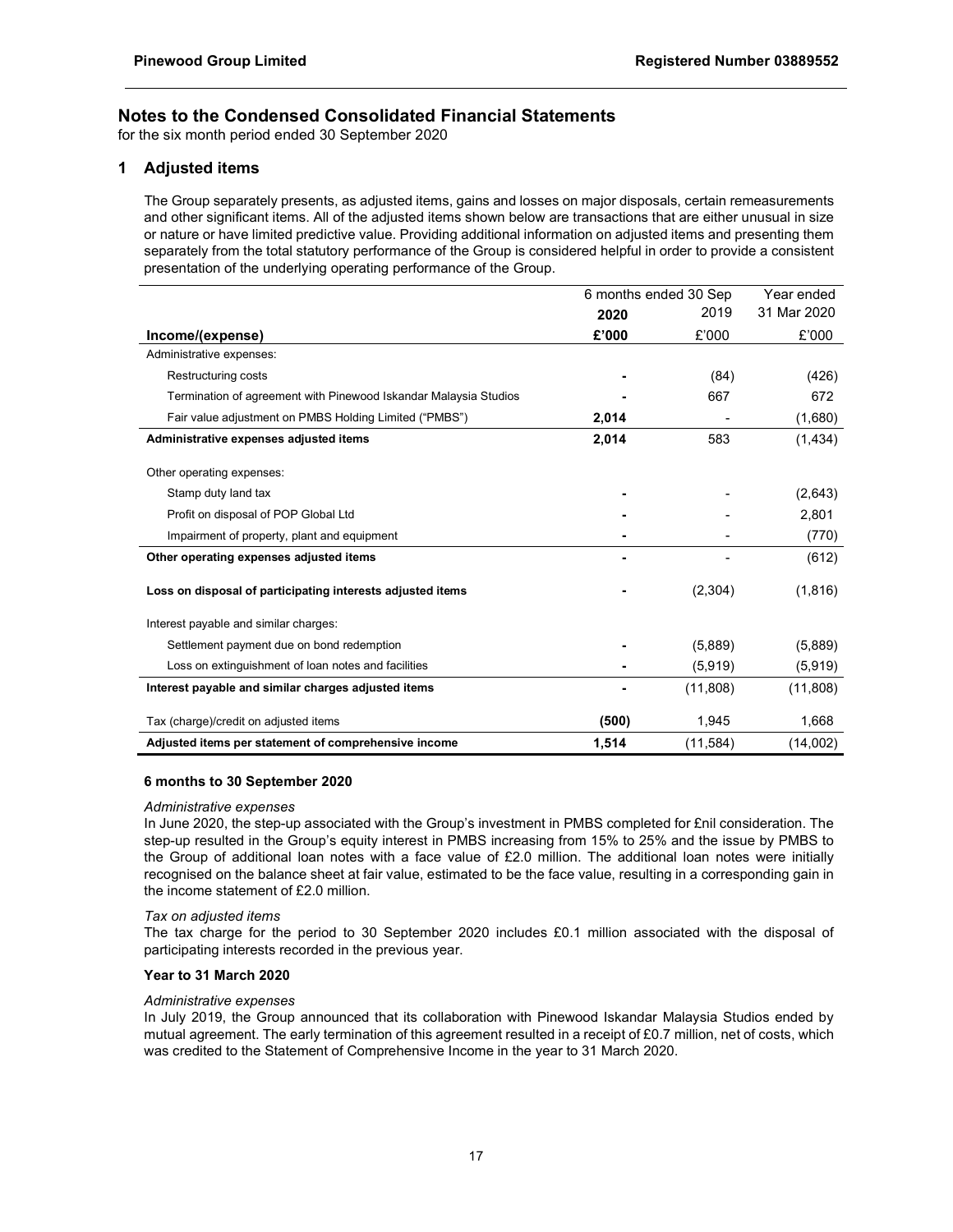for the six month period ended 30 September 2020

### 1 Adjusted items (continued)

In 2015, the Group entered into an agreement to acquire a 15% equity interest in PMBS and its wholly owned subsidiary Pinewood MBS Lighting Limited, a company that was subsequently granted an arrangement to provide lighting services at the Group's UK facilities. The agreement included an option to step-up the Group's equity interest in PMBS to 25% after 5 years for £nil consideration. In December 2019, the option became exercisable and led to the reclassification of PMBS as an associate prospectively from that date and the reversal of £1.7 million previously recognised fair value gains down to the original cost of £nil.

### Other operating expenses

 In October 2019, a restructure was undertaken to optimise ownership of the Group's property portfolio across subsidiary undertakings. The exercise included a transaction subject to stamp duty land tax and an amount of £2.6 million land transfer tax was subsequently calculated and paid in the year. The restructure is expected to facilitate current and future commercial arrangements.

 In February 2020, the Group received £2.8 million for the sale of its interest in POP Global Ltd. The investment was previously fully impaired and held at £nil cost.

 During the year to 31 March 2020, the Group reviewed the Creative Services operations and closed the Picture Services and Creative Audio business lines. Property, plant and equipment associated with these business lines were assessed and impaired down to their realisable value, resulting in an impairment charge of £0.8 million.

### Loss on disposal of joint ventures

 In August 2019, the Group completed the sale of its equity investment in Pinewood Atlanta Studios to its joint venture partner for proceeds, net of costs, of £12.6 million, recording a loss on disposal of £1.8 million. The sale agreement contained earnout provisions linked to the financial performance of the studios for the year ended 31 December 2019. The sale proceeds include £0.6 million relating to earnout payments received following the disposal.

### Interest payable and similar charges

 In September 2019, the Group issued £550 million aggregate principal amount of 3.25% Senior Secured Notes due 2025 and agreed an extended revolving credit facility. Part of the proceeds from the issue was used to fully redeem the Group's previous £250 million 3.75% Senior Secured Notes due 2023. The early redemption of the previous loan notes included a "makewhole" payment of £5.9 million to the bondholders. In addition, the derecognition of the previous loan notes and facility fees held at amortised cost resulted in an extinguishment charge of £5.9 million. Both the makewhole payment and extinguishment charge have been presented as adjusted items within interest payable and similar charges.

### 2 Operating profit

|                                                        | 6 months ended 30 Sep |       | Year ended  |
|--------------------------------------------------------|-----------------------|-------|-------------|
|                                                        | 2020                  | 2019  | 31 Mar 2020 |
| Operating profit is stated after charging/(crediting): | £'000                 | £'000 | £'000       |
| Depreciation of property, plant and equipment          | 5,187                 | 4,457 | 9.624       |
| Impairment of property, plant and equipment            |                       |       | 770         |
| Loss on disposal of property, plant and equipment      | 1,866                 |       | 125         |
| Operating lease payments                               | 626                   | 515   | 1.061       |
| Amortisation of software                               | 191                   |       |             |
| Amortisation of goodwill                               | 280                   | 283   | 563         |
| Net foreign exchange losses/(gains)                    | 51                    | (13)  | 3           |

 Depreciation charges and amortisation of software are included within cost of sales, amortisation of goodwill is included within administrative expenses, profit or loss on disposal and impairments are included within other operating income/expenses.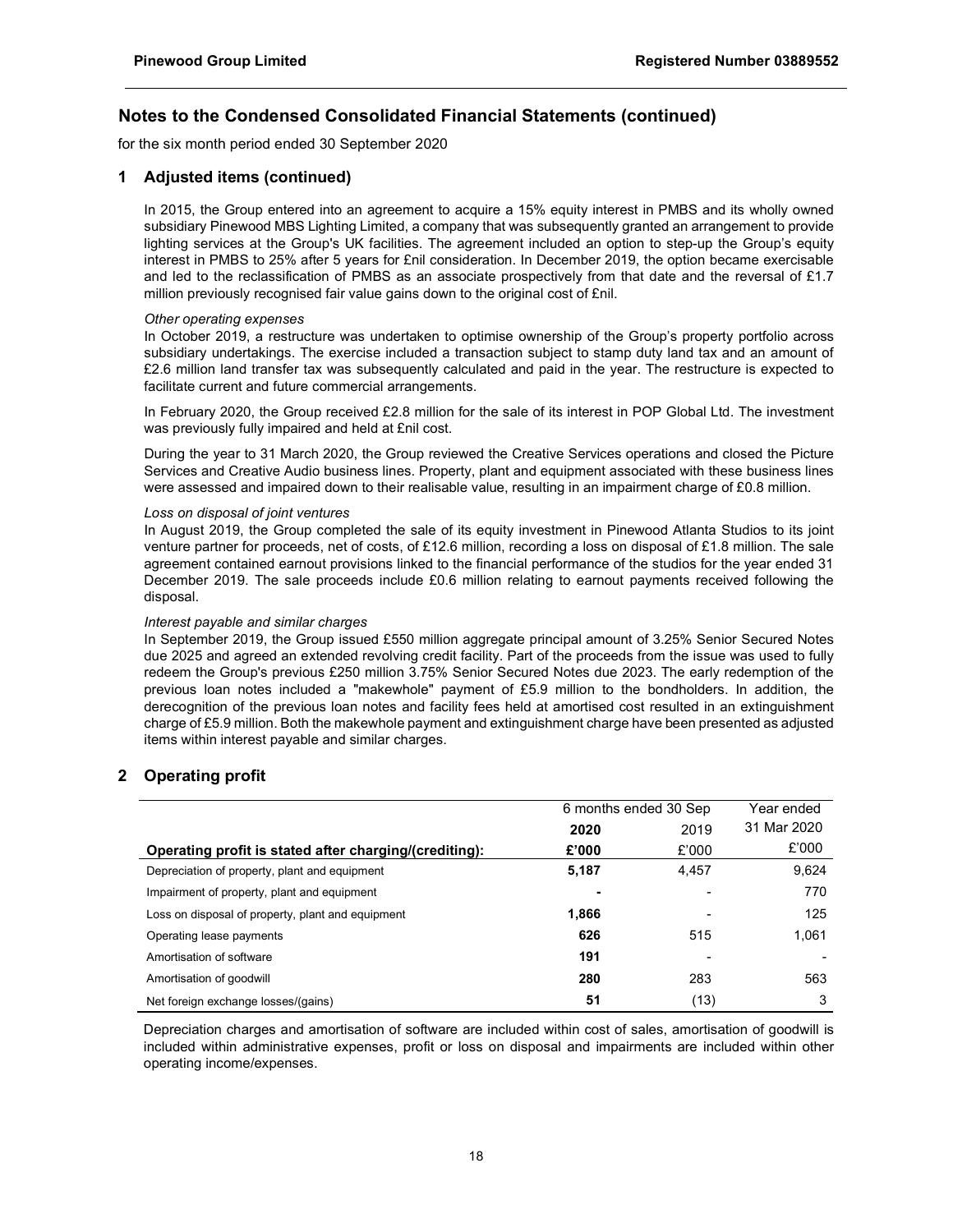for the six month period ended 30 September 2020

# 3 Interest receivable and similar income

|                                                         |       | 6 months ended 30 Sep | Year ended  |  |
|---------------------------------------------------------|-------|-----------------------|-------------|--|
|                                                         | 2020  | 2019                  | 31 Mar 2020 |  |
|                                                         | £'000 | £'000                 | £'000       |  |
| On financial assets measured at amortised cost:         |       |                       |             |  |
| Interest receivable from joint ventures and associates  | 199   | 13                    | 46          |  |
| Interest receivable on loan due from parent undertaking | 5,540 | 2,744                 | 8,284       |  |
| Bank interest receivable                                | 48    | 23                    | 127         |  |
|                                                         | 5,787 | 2.780                 | 8,457       |  |
| On financial assets measured at fair value:             |       |                       |             |  |
| Loan interest receivable                                |       | 120                   | 120         |  |
|                                                         |       | 120                   | 120         |  |
|                                                         | 5,787 | 2,900                 | 8,577       |  |

# 4 Interest payable and similar charges

|                                                          |        | 6 months ended 30 Sep | Year ended  |
|----------------------------------------------------------|--------|-----------------------|-------------|
|                                                          | 2020   | 2019                  | 31 Mar 2020 |
|                                                          | £'000  | £'000                 | £'000       |
| On financial instruments measured at amortised cost:     |        |                       |             |
| Bank loan and overdraft interest                         | -      | 199                   | 325         |
| <b>Senior Secured Notes</b>                              | 9,416  | 5,317                 | 14,728      |
| Loss on extinguishment of loan notes and facilities      |        | 11,808                | 11,808      |
|                                                          | 9,416  | 17,324                | 26,861      |
| On financial instruments measured at fair value:         |        |                       |             |
| Interest rate swap payments                              | 430    | 292                   | 634         |
| Fair value movements of derivative financial instruments | 279    | 612                   | 538         |
|                                                          | 709    | 904                   | 1,172       |
| Not on financial instruments:                            |        |                       |             |
| Finance lease interest                                   |        | 25                    | 54          |
| Other interest                                           | 237    | 9                     | 54          |
|                                                          | 237    | 34                    | 108         |
|                                                          | 10,362 | 18,262                | 28,141      |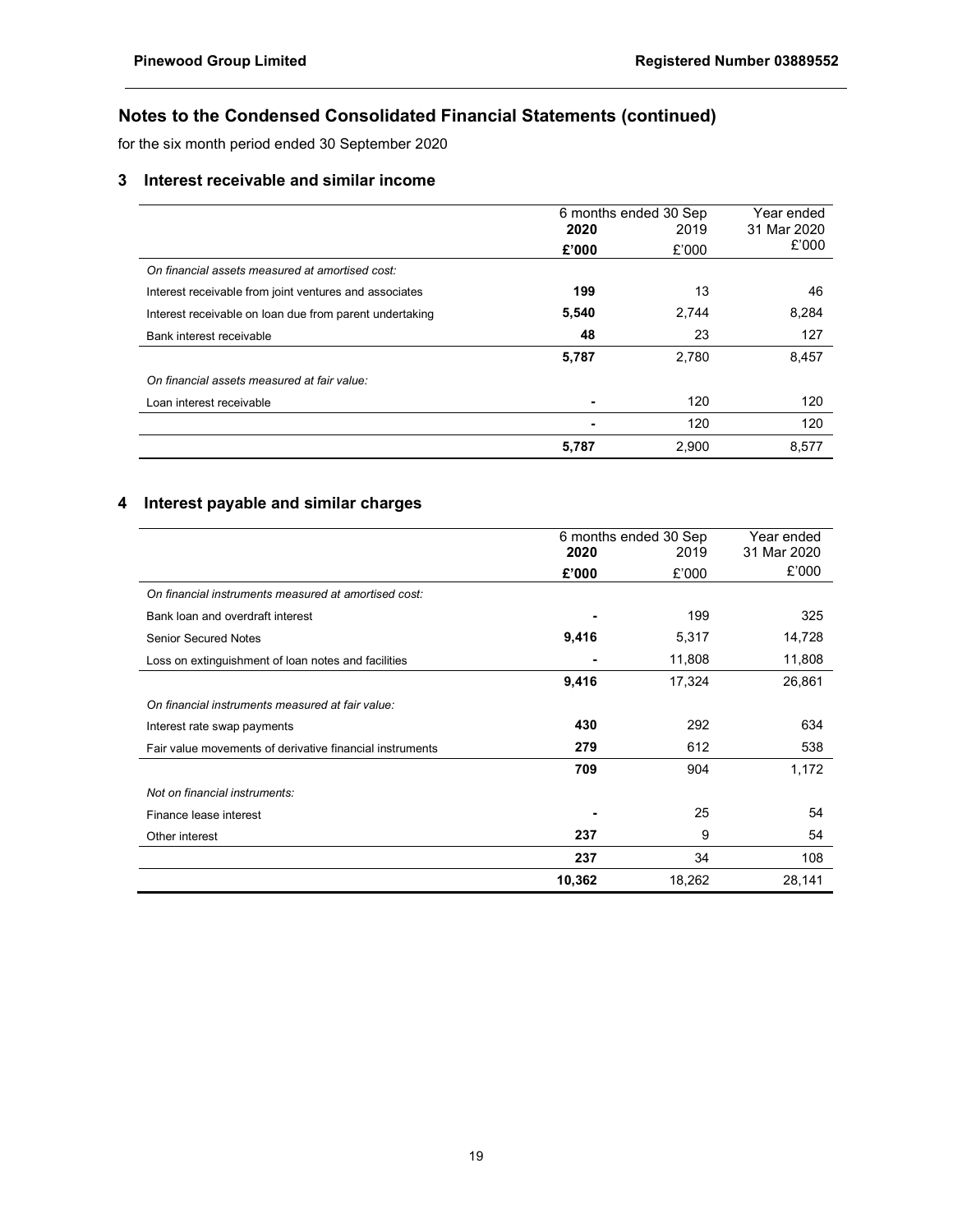for the six month period ended 30 September 2020

# 5 Tax on profit on ordinary activities

|                                                                          |       | 6 months to 30 Sep | Year ended  |
|--------------------------------------------------------------------------|-------|--------------------|-------------|
|                                                                          | 2020  | 2019               | 31 Mar 2020 |
| (a) Analysis of charge for the period:                                   | £'000 | £'000              | £'000       |
| Current tax:                                                             |       |                    |             |
| UK corporation tax charge                                                | 3,935 | 997                | 3,919       |
| Amounts payable for group tax relief                                     | 809   | 510                | 1,617       |
| Foreign corporation tax                                                  | 61    | 618                | 629         |
| Foreign tax suffered                                                     | 37    | 19                 | 73          |
| UK Film tax relief                                                       |       |                    | 3           |
| Double taxation credit                                                   | (26)  | (14)               | (51)        |
| Amounts under/(over) provided in previous years                          | 117   |                    | (583)       |
|                                                                          | 4,933 | 2,130              | 5,607       |
| Deferred tax:                                                            |       |                    |             |
| Relating to origination and reversal of temporary differences            | 133   | (67)               | 313         |
| Effect of change in deferred tax rates                                   |       |                    | 301         |
| Amounts over provided in previous years                                  |       |                    | (282)       |
|                                                                          | 133   | (67)               | 332         |
| Tax charge in the Group statement of comprehensive income                | 5,066 | 2,063              | 5,939       |
|                                                                          |       |                    |             |
| The tax charge in the Group statement of comprehensive income comprises: |       |                    |             |
| Tax on profit before adjusted items                                      | 4,566 | 4,008              | 8,469       |
| UK Film tax relief                                                       |       |                    | 3           |
| Amounts over provided in previous years before adjusted items            |       |                    | (865)       |
| Amounts under provided in previous years on adjusted items               | 117   |                    |             |
| Tax charge/(credit) on adjusted items                                    | 383   | (1,945)            | (1,668)     |
| Tax charge in the Group statement of comprehensive income                | 5,066 | 2,063              | 5,939       |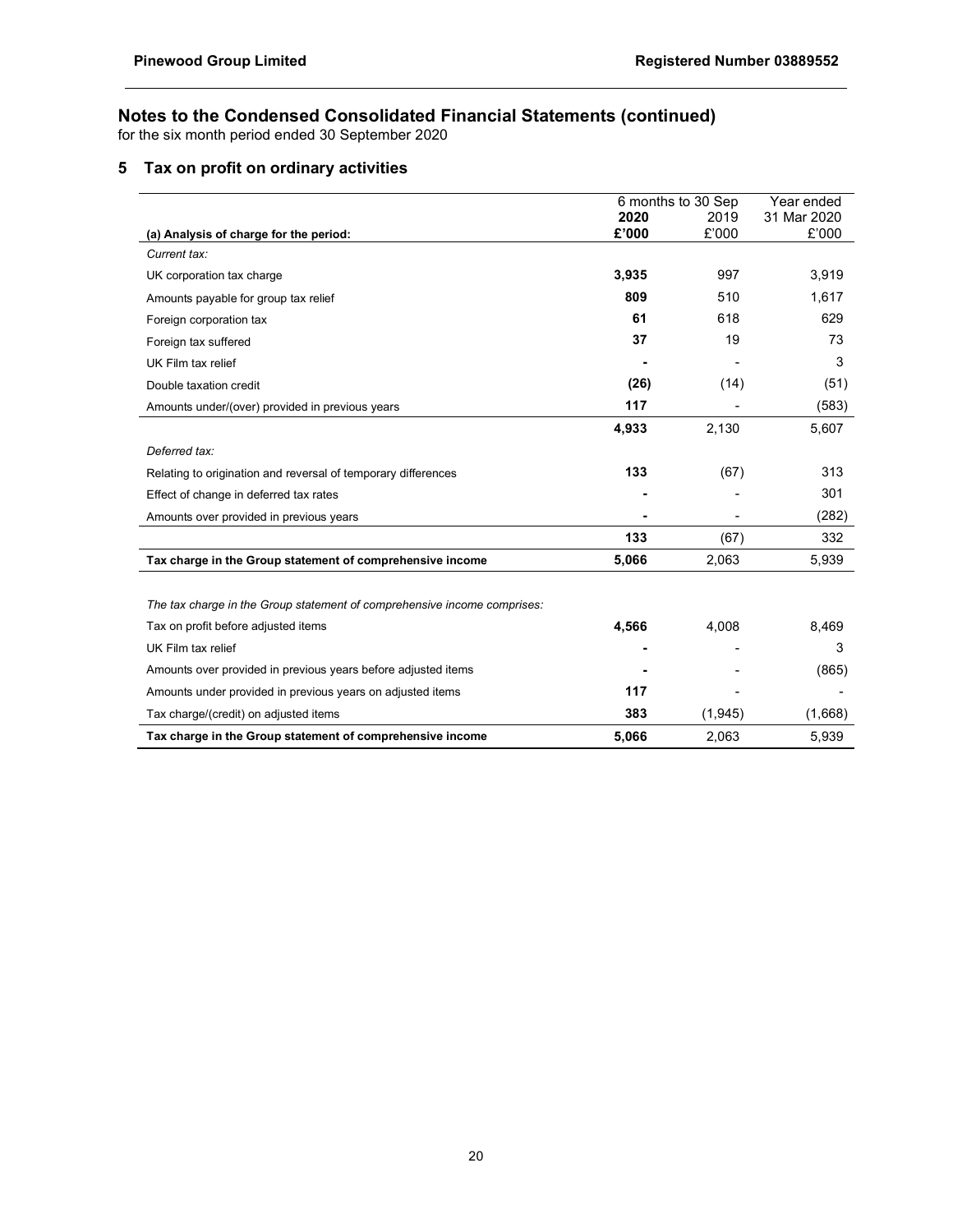for the six month period ended 30 September 2020

# 5 Tax on profit on ordinary activities (continued)

| 2020<br>2019<br>£'000<br>£'000<br>(b) Factors affecting taxation charge for the period:<br>Profit on ordinary activities before tax<br>21,256<br>5,535<br>Profit on ordinary activities multiplied by the standard rate of corporation tax<br>4,039<br>1,052<br>in the UK of 19%<br>Adjustments in respect of:<br>UK Film tax relief<br>117<br>Corporation tax under/(over) provided in previous years<br>Deferred tax overprovided in previous years<br>338<br>520<br>Non-allowable depreciation on buildings<br>Gain on disposal of joint venture<br>370<br>477<br>Other non-allowable expenses<br>Unrelieved tax losses<br>(26)<br>(14)<br>Double taxation relief<br>46<br>202<br>Overseas tax at different rates | 6 months to 30 Sep | Year ended  |
|----------------------------------------------------------------------------------------------------------------------------------------------------------------------------------------------------------------------------------------------------------------------------------------------------------------------------------------------------------------------------------------------------------------------------------------------------------------------------------------------------------------------------------------------------------------------------------------------------------------------------------------------------------------------------------------------------------------------|--------------------|-------------|
|                                                                                                                                                                                                                                                                                                                                                                                                                                                                                                                                                                                                                                                                                                                      |                    | 31 Mar 2020 |
|                                                                                                                                                                                                                                                                                                                                                                                                                                                                                                                                                                                                                                                                                                                      |                    | £'000       |
|                                                                                                                                                                                                                                                                                                                                                                                                                                                                                                                                                                                                                                                                                                                      |                    | 24,322      |
|                                                                                                                                                                                                                                                                                                                                                                                                                                                                                                                                                                                                                                                                                                                      |                    | 4,621       |
|                                                                                                                                                                                                                                                                                                                                                                                                                                                                                                                                                                                                                                                                                                                      |                    |             |
|                                                                                                                                                                                                                                                                                                                                                                                                                                                                                                                                                                                                                                                                                                                      |                    | 3           |
|                                                                                                                                                                                                                                                                                                                                                                                                                                                                                                                                                                                                                                                                                                                      |                    | (583)       |
|                                                                                                                                                                                                                                                                                                                                                                                                                                                                                                                                                                                                                                                                                                                      |                    | (282)       |
|                                                                                                                                                                                                                                                                                                                                                                                                                                                                                                                                                                                                                                                                                                                      |                    | 826         |
|                                                                                                                                                                                                                                                                                                                                                                                                                                                                                                                                                                                                                                                                                                                      |                    | 922         |
|                                                                                                                                                                                                                                                                                                                                                                                                                                                                                                                                                                                                                                                                                                                      |                    | 278         |
|                                                                                                                                                                                                                                                                                                                                                                                                                                                                                                                                                                                                                                                                                                                      |                    | 9           |
|                                                                                                                                                                                                                                                                                                                                                                                                                                                                                                                                                                                                                                                                                                                      |                    | (51)        |
|                                                                                                                                                                                                                                                                                                                                                                                                                                                                                                                                                                                                                                                                                                                      |                    | (68)        |
| (809)<br>(510)<br>Group tax relief                                                                                                                                                                                                                                                                                                                                                                                                                                                                                                                                                                                                                                                                                   |                    | (1,617)     |
| 809<br>510<br>Amounts payable for group tax relief                                                                                                                                                                                                                                                                                                                                                                                                                                                                                                                                                                                                                                                                   |                    | 1,617       |
| Land remediation relief                                                                                                                                                                                                                                                                                                                                                                                                                                                                                                                                                                                                                                                                                              |                    | (39)        |
| 8<br>Deferred tax - effect of taxation rate change                                                                                                                                                                                                                                                                                                                                                                                                                                                                                                                                                                                                                                                                   |                    | 303         |
| 5,066<br>2,063                                                                                                                                                                                                                                                                                                                                                                                                                                                                                                                                                                                                                                                                                                       |                    | 5,939       |
|                                                                                                                                                                                                                                                                                                                                                                                                                                                                                                                                                                                                                                                                                                                      |                    |             |

|                                          | 6 months to 30 Sep |       | Year ended  |
|------------------------------------------|--------------------|-------|-------------|
|                                          | 2020               | 2019  | 31 Mar 2020 |
| (c) Deferred tax                         | £'000              | £'000 | £'000       |
| Deferred tax relates to the following    |                    |       |             |
| Group comprehensive statement of income: |                    |       |             |
| Accelerated capital allowances           | 95                 | (67)  | (658)       |
| Short term temporary differences         | 38                 | -     | 951         |
| Fair value adjustments                   | $\blacksquare$     | ۰     | 39          |
|                                          | 133                | (67)  | 332         |

| Group statement of financial position                | At 1 Apr<br>2020<br>£'000 | <b>Charged to</b><br>profit or loss<br>£'000 | Currency<br>exchange<br>£'000 | At 30 Sep<br>2020<br>£'000 |
|------------------------------------------------------|---------------------------|----------------------------------------------|-------------------------------|----------------------------|
| Accelerated capital allowances                       | 3.115                     | 95                                           |                               | 3,211                      |
| Short term temporary differences                     | 98                        | 38                                           | $\overline{\phantom{0}}$      | 136                        |
| Fair value adjustment in respect of SSPP acquisition | 374                       | $\overline{\phantom{a}}$                     | $\overline{\phantom{0}}$      | 374                        |
| Net deferred tax liability                           | 3.587                     | 133                                          |                               | 3.721                      |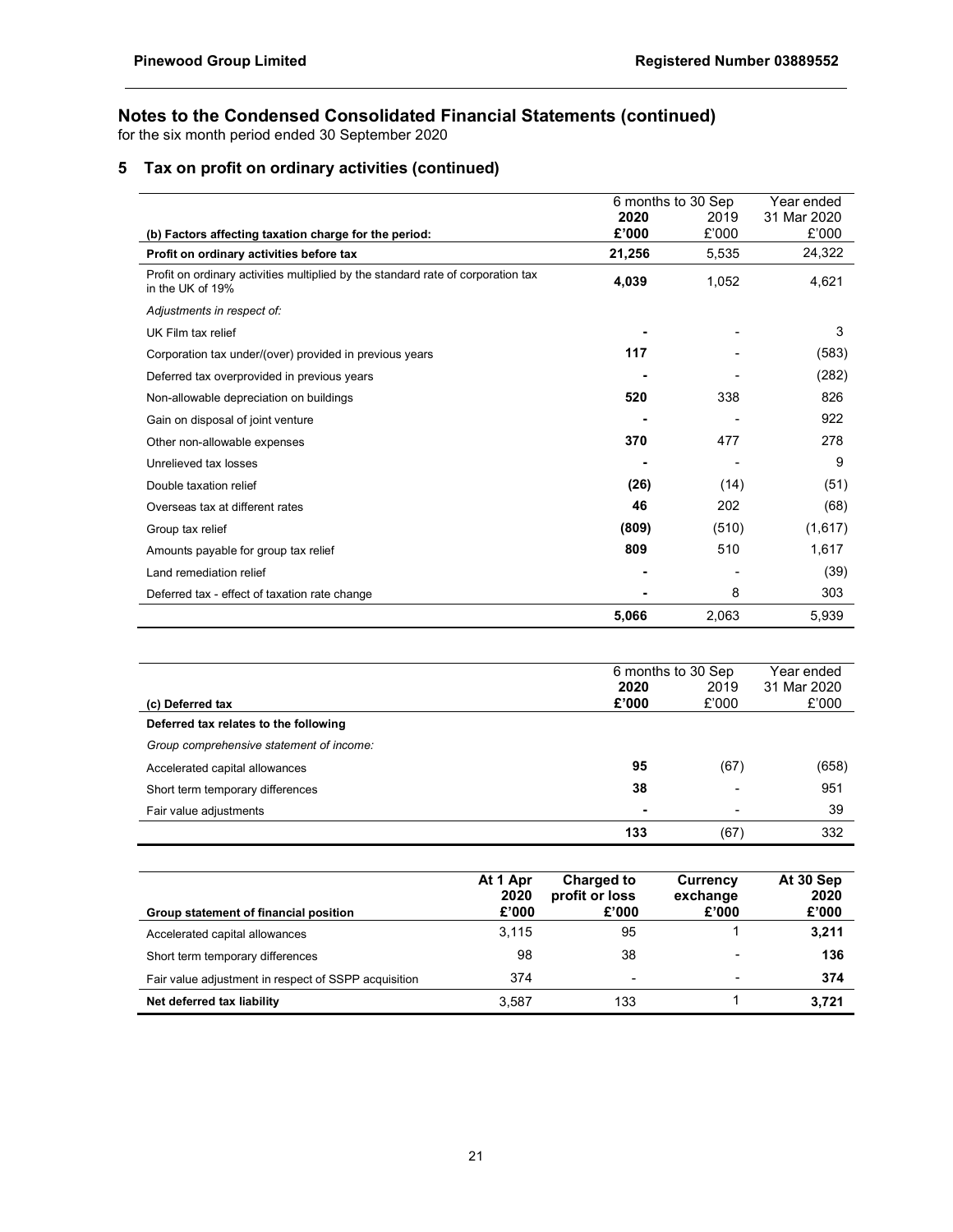for the six month period ended 30 September 2020

# 6 Interests in associates

|                                | 30 Sep 2020              | 30 Sep 2019              | 31 Mar 2020 |
|--------------------------------|--------------------------|--------------------------|-------------|
|                                | £'000                    | £'000                    | £'000       |
| Equity investment              | $\overline{\phantom{0}}$ | -                        | -           |
| Loan notes                     | 4.533                    | $\overline{\phantom{0}}$ | 2,320       |
| Total investment in associates | 4.533                    | -                        | 2,320       |

At 30 September 2020, the Group had an interest in the following associate:

| Company name                | <b>Principal activity</b> | Country of incorporation | % equity interest |
|-----------------------------|---------------------------|--------------------------|-------------------|
| <b>PMBS Holding Limited</b> | Holding company           | United Kingdom           | 25%               |

# 7 Intangible assets

|                            | <b>Software</b><br>£'000 | Goodwill<br>£'000 | <b>Total</b><br>£'000 |
|----------------------------|--------------------------|-------------------|-----------------------|
| Cost                       |                          |                   |                       |
| At 31 March 2019           | 1,258                    | 5,604             | 6,862                 |
| Additions                  | 845                      |                   | 845                   |
| At 30 September 2019       | 2,103                    | 5,604             | 7,707                 |
| Additions                  | 734                      |                   | 734                   |
| At 31 March 2020           | 2,837                    | 5,604             | 8,441                 |
| Additions                  | 796                      |                   | 796                   |
| At 30 September 2020       | 3,633                    | 5,604             | 9,237                 |
| <b>Amortisation</b>        |                          |                   |                       |
| At 31 March 2019           |                          | 2,240             | 2,240                 |
| Provided during the period |                          | 283               | 283                   |
| At 30 September 2019       | $\blacksquare$           | 2,523             | 2,523                 |
| Provided during the period | -                        | 280               | 280                   |
| At 31 March 2020           | $\overline{a}$           | 2,803             | 2,803                 |
| Provided during the period | 191                      | 280               | 471                   |
| At 30 September 2020       | 191                      | 3,083             | 3,274                 |
| Net book value             |                          |                   |                       |
| At 30 September 2020       | 3,442                    | 2,521             | 5,963                 |
| At 31 March 2020           | 2,837                    | 2,801             | 5,638                 |
| At 30 September 2019       | 2,103                    | 3,081             | 5,184                 |
| At 31 March 2019           | 1,258                    | 3,364             | 4,622                 |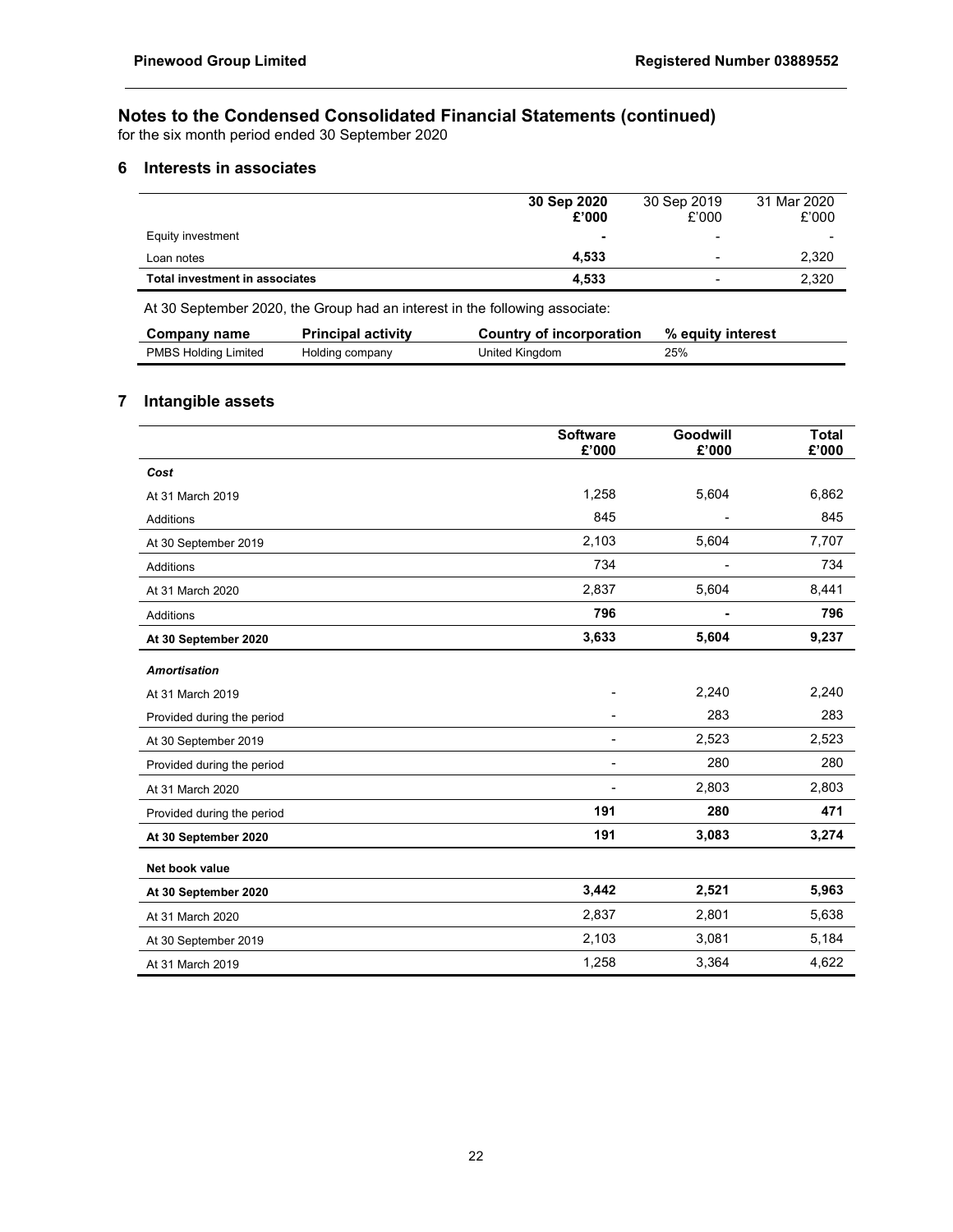for the six month period ended 30 September 2020

# 8 Property, plant and equipment

|                            | <b>Freehold land</b><br>and buildings | Fixtures,<br>fittings and<br>equipment | <b>Assets under</b><br>construction | <b>Total</b>     |
|----------------------------|---------------------------------------|----------------------------------------|-------------------------------------|------------------|
|                            | £'000                                 | £'000                                  | £'000                               | £'000            |
| Cost                       |                                       |                                        |                                     |                  |
| At 31 March 2019           | 272,978                               | 46,621                                 | 31,235                              | 350,834          |
| Additions                  | 1,880                                 | 1,386                                  | 30,342                              | 33,608           |
| Disposals                  |                                       | (19)                                   |                                     | (19)             |
| At 30 September 2019       | 274,858                               | 47,988                                 | 61,577                              | 384,423          |
| Additions                  | 11,936                                | 1,519                                  | 1,111                               | 14,566           |
| Reclassification           | 58,412                                | 803                                    | (59, 215)                           |                  |
| Disposals                  | (572)                                 | (13, 191)                              |                                     | (13, 763)        |
| Exchange movements         |                                       | 9                                      |                                     | 9                |
| At 31 March 2020           | 344,634                               | 37,128                                 | 3,473                               | 385,235          |
| <b>Additions</b>           | 7,850                                 | 908                                    | 3,472                               | 12,230           |
| Reclassification           | 1                                     |                                        | (1)                                 |                  |
| Disposals                  | (3,797)                               | (558)                                  |                                     | (4, 355)         |
| Exchange movements         |                                       | (7)                                    |                                     | (7)              |
| At 30 September 2020       | 348,688                               | 37,471                                 | 6,944                               | 393,103          |
| <b>Depreciation</b>        |                                       |                                        |                                     |                  |
| At 31 March 2019           | 50,500                                | 33,458                                 |                                     | 83,958           |
| Provided during the period | 3,080                                 | 1,377                                  |                                     | 4,457            |
| Disposals                  |                                       | (19)                                   |                                     | (19)             |
| At 30 September 2019       | 53,580                                | 34,816                                 | $\overline{\phantom{0}}$            | 88,396           |
| Provided during the period | 3,711                                 | 1,456                                  |                                     | 5,167            |
| Impairments                | 66                                    | 704                                    |                                     | 770              |
| Disposals                  | (140)                                 | (12, 883)                              |                                     | (13, 023)        |
| Exchange movements         |                                       | 3                                      |                                     | 3                |
| At 31 March 2020           | 57,217                                | 24,096                                 |                                     | 81,313           |
| Provided during the period | 3,797                                 | 1,390                                  |                                     | 5,187            |
| Disposals                  | (1,822)                               | (483)                                  |                                     | (2, 305)         |
| Exchange movements         |                                       | 2                                      |                                     | $\boldsymbol{2}$ |
| At 30 September 2020       | 59,192                                | 25,005                                 |                                     | 84,197           |
| Net book value             |                                       |                                        |                                     |                  |
| At 30 September 2020       | 289,496                               | 12,466                                 | 6,944                               | 308,906          |
| At 31 March 2020           | 287,417                               | 13,032                                 | 3,473                               | 303,922          |
| At 30 September 2019       | 221,278                               | 13,172                                 | 61,577                              | 296,027          |
| At 31 March 2019           | 222,478                               | 13,163                                 | 31,235                              | 266,876          |

 As at 30 September 2020, assets under construction mainly comprises costs associated with the redevelopment of certain lettable space at Pinewood West and the development of land at Shepperton Studios. Assets under construction are not depreciated until the development is available for use.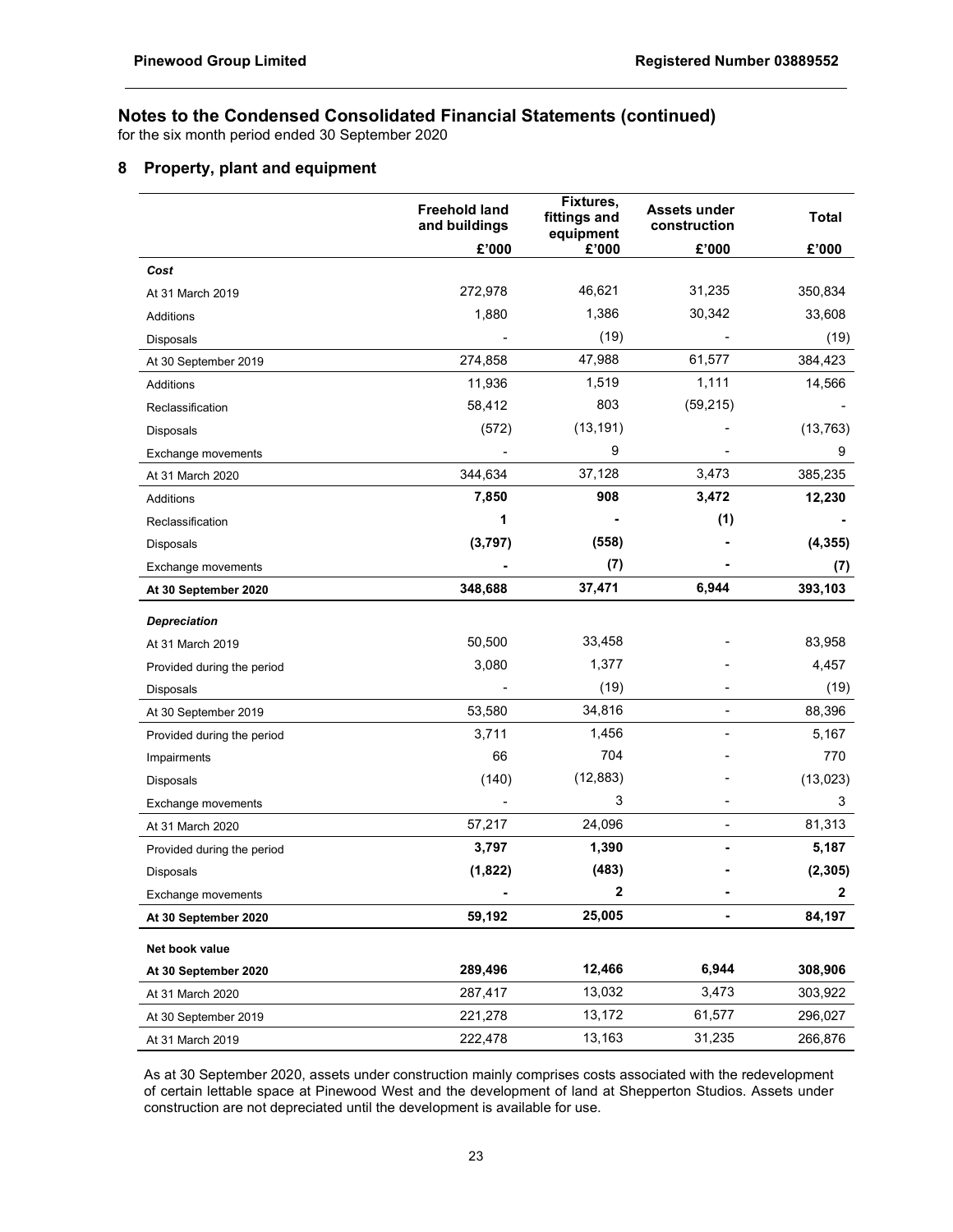for the six month period ended 30 September 2020

### 9 Trade and other receivables

|                                              | 30 Sep 2020 | 30 Sep 2019 | 31 Mar 2020 |
|----------------------------------------------|-------------|-------------|-------------|
|                                              | £'000       | £'000       | £'000       |
| Amount falling due within one year:          |             |             |             |
| Trade receivables                            | 4,166       | 7,771       | 3,554       |
| Prepayments and other receivables            | 6,271       | 6,172       | 4,763       |
| Corporation tax receivable                   | 510         |             | 952         |
| Loan notes receivable                        |             | 2.366       |             |
|                                              | 10,947      | 16.309      | 9,269       |
| Amount falling due after more than one year: |             |             |             |
| Loans due from parent undertakings           | 323,192     | 312,113     | 317,653     |
|                                              | 323,192     | 312,113     | 317,653     |
|                                              | 334,139     | 328,422     | 326,922     |

 From 31 December 2019, the loan notes receivable have been reclassified and included within interests in associates and joint ventures (Note 6).

 Following management's review of assets for impairment, trade receivables above are stated net of a provision of £nil (2019: £0.2 million) against bad debts. In the period ended 30 September 2020 a credit of £0.1 million (2019: £0.4 million) was recognised in the Group statement of comprehensive income and is included within administrative expenses.

 In September 2019, the Company used part of the proceeds from the issue of 3.25% Senior Secured Notes to advance an additional £175.0 million to its parent undertaking under a new loan agreement. Loans due from parent undertakings are due for repayment in September 2025 and carry interest charged at 3.55%.

### 10 Share capital

|                                           | 30 Sep 2020 | 30 Sep 2019 | 31 Mar 2020 |
|-------------------------------------------|-------------|-------------|-------------|
|                                           | £'000       | £'000       | £'000       |
| 57,409,926 Ordinary shares of 0.001p each |             |             |             |

 The Ordinary shares, which carry no right to fixed income, each carry the right to one vote at general meetings of the Company.

### 11 Reserves

### Share premium and other reserves

 Share premium of £76.7m comprised consideration received for shares issued above their nominal value net of transaction costs. Other reserves comprised a Capital redemption reserve of £0.1 million and a Merger reserve of £0.3 million. The share premium and other reserves were utilised in full through the issue of bonus shares in September 2019.

### Translation reserve

 Cumulative foreign currency impact of the translation of operations with a functional currency other than sterling in line with the Group's foreign currency translation accounting policy.

### Retained earnings

Cumulative profit and loss net of distributions to owners.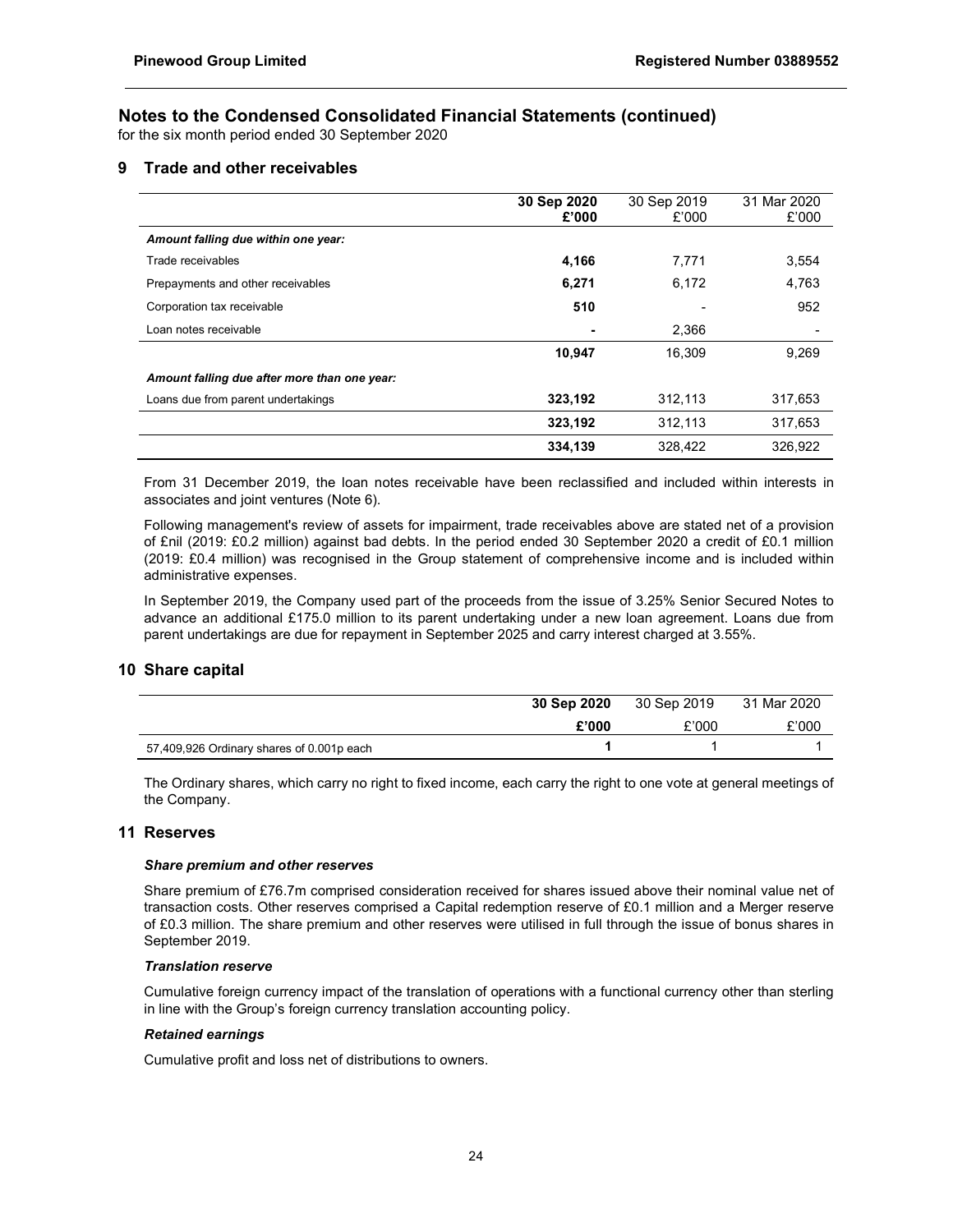for the six month period ended 30 September 2020

# 12 Interest bearing loans and borrowings

|                                      | <b>Maturity</b> | 30 Sep 2020    | 30 Sep 2019 | 31 Mar 2020 |
|--------------------------------------|-----------------|----------------|-------------|-------------|
|                                      |                 | £'000          | £'000       | £'000       |
| <b>Current borrowings:</b>           |                 |                |             |             |
| Asset financing                      |                 | $\blacksquare$ | 48          | -           |
|                                      |                 | $\blacksquare$ | 48          |             |
| <b>Non-current borrowings:</b>       |                 |                |             |             |
| 3.25% Senior Secured Notes           | September 2025  | 544.965        | 543,855     | 544,486     |
|                                      |                 | 544,965        | 543,855     | 544,486     |
| <b>Total current and non-current</b> |                 | 544,965        | 543,903     | 544,486     |

The effective interest rate of the Senior Secured Notes is 3.48%.

 Directly attributable costs of £6.0 million were recognised at the inception of the £550.0 million 3.25% Senior Secured Notes and are being amortised as part of the effective interest rate method in accordance with the Group's accounting policy. In addition, costs incurred of £0.5 million associated with the arrangement of the revolving credit facility are presented within trade and other receivables and are being amortised on a straightline basis.

These facilities are secured on certain of the principal assets of the Group.

The available and undrawn committed facilities are as follows.

|                                     | Within 1 year | $2 - 5$ years | 5+ years       | Total     |
|-------------------------------------|---------------|---------------|----------------|-----------|
| At 30 September 2020                | £'000         | £'000         | £'000          | £'000     |
| <b>Facilities:</b>                  |               |               |                |           |
| Revolving credit facility           |               | 50,000        | ۰              | 50,000    |
| Loan notes                          |               | 550,000       |                | 550,000   |
| <b>Total facilities</b>             |               | 600,000       | $\blacksquare$ | 600,000   |
|                                     |               |               |                |           |
| Drawn Ioans:                        |               |               |                |           |
| Revolving credit facility           |               |               | ۰              |           |
| Loan notes                          |               | (550,000)     | ۰              | (550,000) |
| <b>Total drawn loans</b>            |               | (550,000)     |                | (550,000) |
|                                     |               |               |                |           |
| <b>Undrawn facilities:</b>          |               |               |                |           |
| Revolving credit facility           |               | 50,000        | ۰              | 50,000    |
| Loan notes                          |               | ٠             |                |           |
| <b>Undrawn committed facilities</b> |               | 50,000        |                | 50,000    |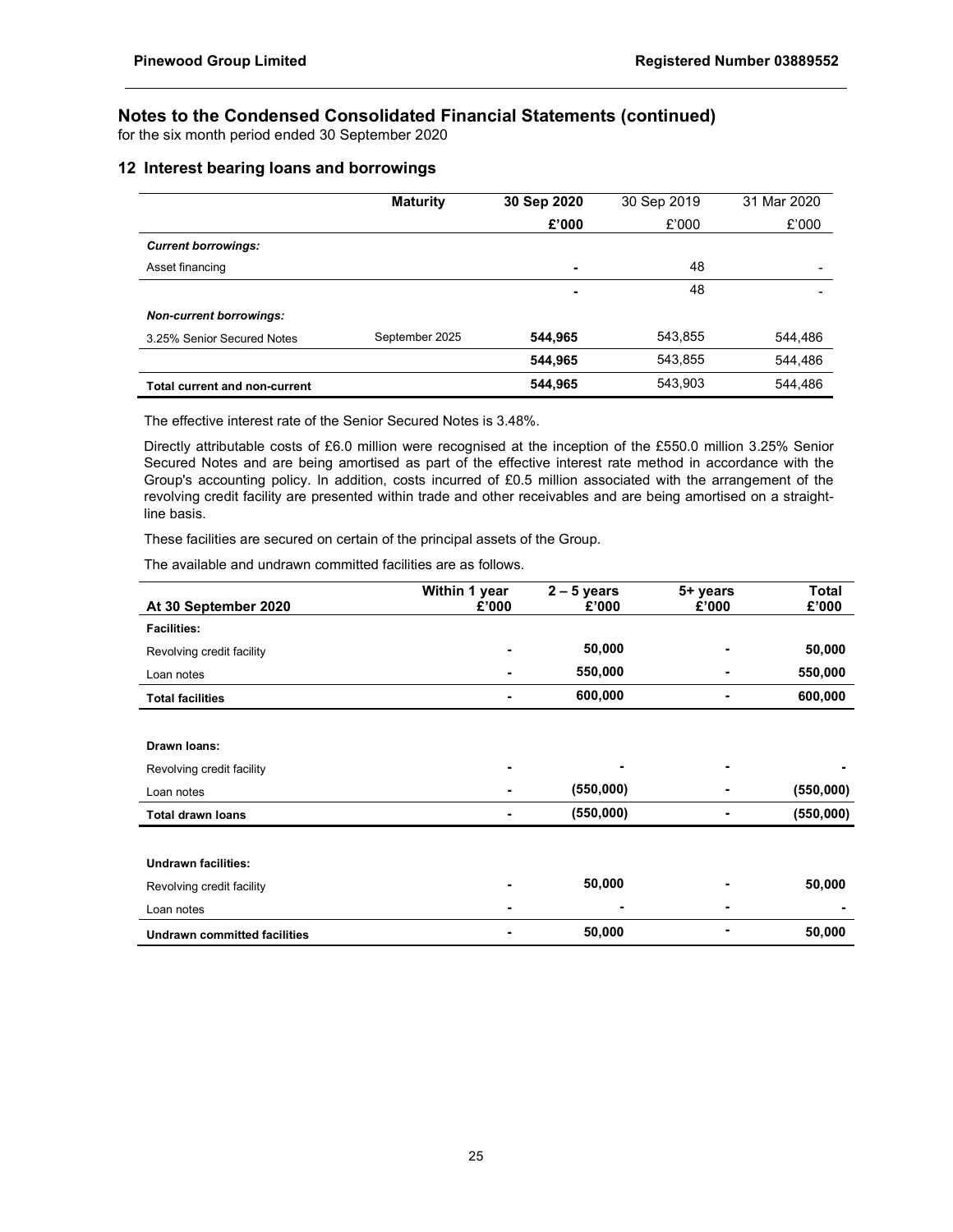for the six month period ended 30 September 2020

# 12 Interest bearing loans and borrowings (continued)

| At 30 September 2019                | Within 1 year<br>£'000 | $2 - 5$ years<br>£'000 | 5+ years<br>£'000 | <b>Total</b><br>£'000 |
|-------------------------------------|------------------------|------------------------|-------------------|-----------------------|
| <b>Facilities:</b>                  |                        |                        |                   |                       |
| Revolving credit facility           |                        |                        | 50,000            | 50,000                |
| Asset financing facility            | 48                     |                        |                   | 48                    |
| Loan notes                          |                        | ٠                      | 550,000           | 550,000               |
| <b>Total facilities</b>             | 48                     |                        | 600,000           | 600,048               |
|                                     |                        |                        |                   |                       |
| Drawn Ioans:                        |                        |                        |                   |                       |
| Revolving credit facility           |                        |                        |                   |                       |
| Asset financing facility            | (48)                   | ۰                      |                   | (48)                  |
| Loan notes                          |                        |                        | (550,000)         | (550,000)             |
| <b>Total drawn loans</b>            | (48)                   |                        | (550,000)         | (550, 048)            |
|                                     |                        |                        |                   |                       |
| <b>Undrawn facilities:</b>          |                        |                        |                   |                       |
| Revolving credit facility           |                        |                        | 50,000            | 50,000                |
| Asset financing facility            |                        |                        |                   |                       |
| Loan notes                          |                        |                        |                   |                       |
| <b>Undrawn committed facilities</b> |                        |                        | 50,000            | 50,000                |

# 13 Derivative financial instruments

The Group's interest rate swaps are recognised as derivative financial instruments.

|                                                         | 30 Sep 2020 | 30 Sep 2019 | 31 Mar 2020 |
|---------------------------------------------------------|-------------|-------------|-------------|
|                                                         | £'000       | £'000       | £'000       |
| Financial liabilities carried at fair value:            |             |             |             |
| Non-current derivative financial instrument liabilities | 3.022       | 2.818       | 2,743       |
|                                                         | 3,022       | 2.818       | 2.743       |

### Interest rate swaps

 To minimise the volatility in cash flows from a change in LIBOR, the Group held interest rate swaps designated as hedges against undrawn debt obligations. The main terms of the Group's interest rate swaps, including the notional amounts, are detailed below.

| <b>Effective interest rate %</b> | <b>Maturity</b> | 30 Sep 2020 | 30 Sep 2019              | 31 Mar 2020 |
|----------------------------------|-----------------|-------------|--------------------------|-------------|
|                                  |                 | £'000       | £'000                    | £'000       |
| 2.00% + variable margin          | April 2025      | 25,000      | 25,000                   | 25,000      |
| 2.08% + variable margin          | April 2022      |             | 25,000                   |             |
| 2.16% + variable margin          | April 2022      | 25,000      | $\overline{\phantom{0}}$ | 25,000      |
|                                  |                 | 50,000      | 50.000                   | 50,000      |

 Fair value movements on interest rate swaps are recognised in the statement of comprehensive income within interest payable and similar charges. Cash settlements on the swap are charged to the statement of comprehensive income. The swaps settle in cash on a quarterly basis.